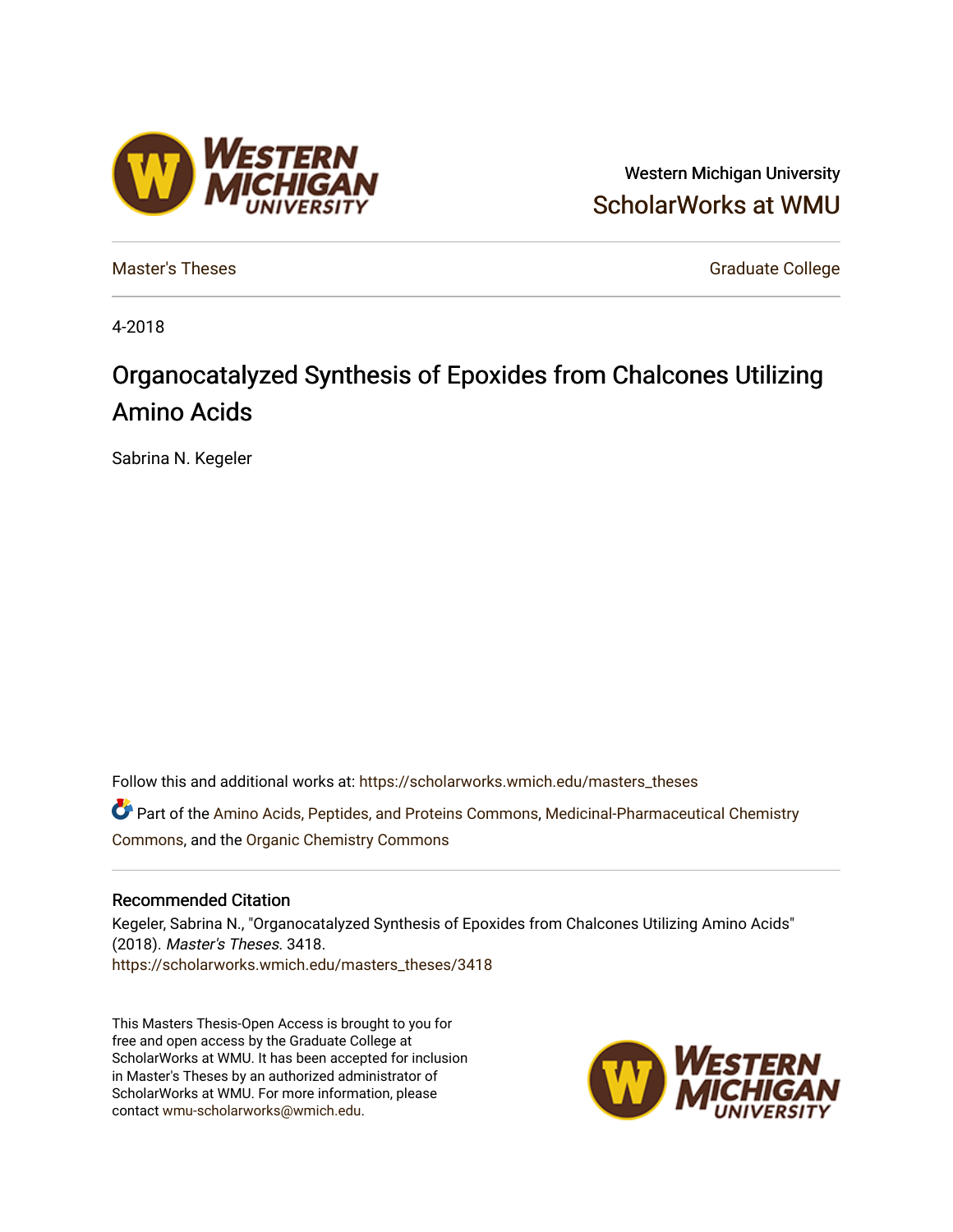### ORGANOCATALYZED SYNTHESIS OF EPOXIDES FROM CHALCONES UTILIZING AMINO ACIDS

by

Sabrina N. Kegeler

A thesis submitted to the Graduate College in partial fulfillment of the requirements for the degree of Master of Science Chemistry Western Michigan University April 2018

Thesis Committee:

James Kiddle, Ph.D., Chair Elke Schoffers, Ph.D. Gellert Mezei, Ph.D.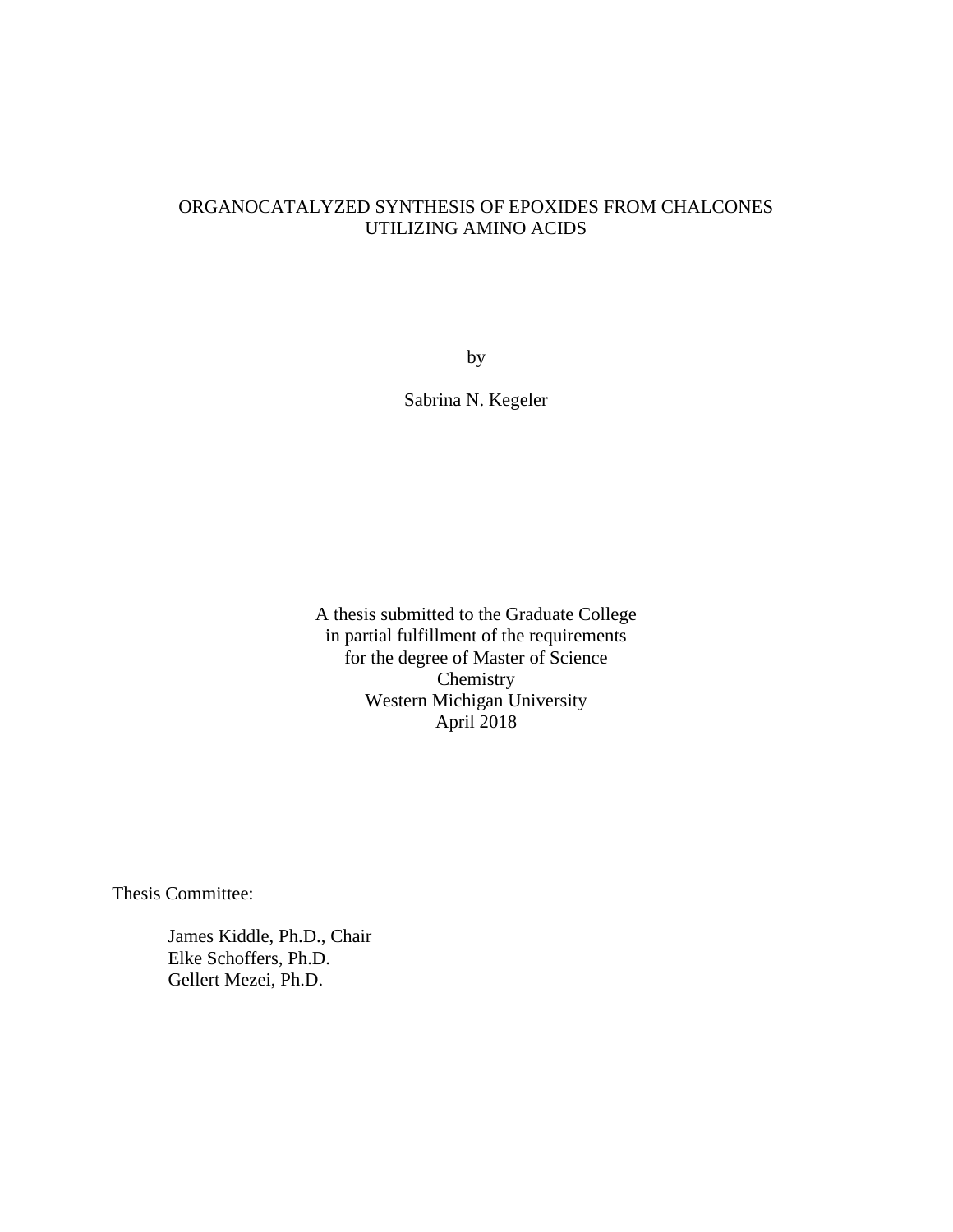Copyright by Sabrina N. Kegeler 2018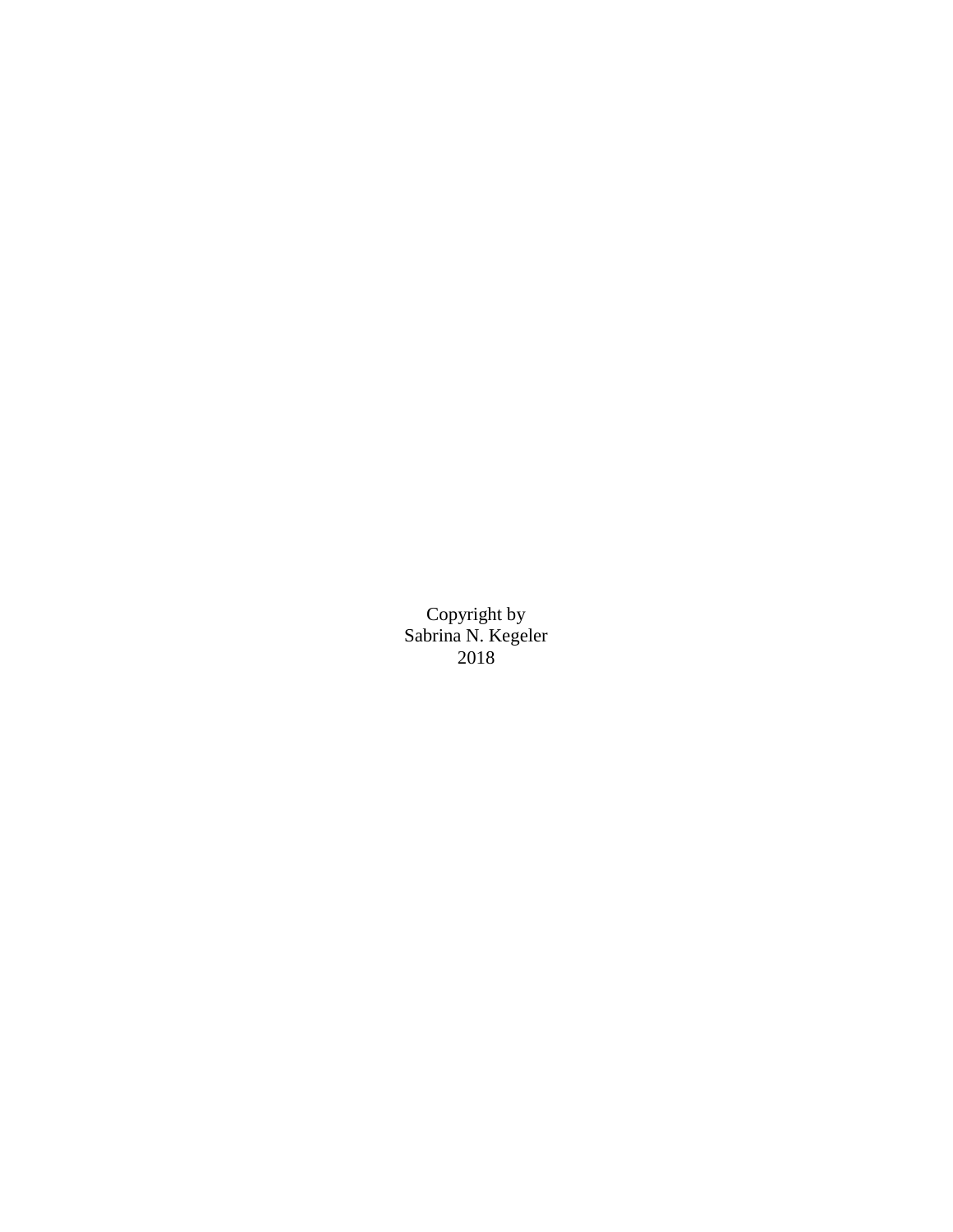### ORGANOCATALYZED SYNTHESIS OF EPOXIDES FROM CHALCONES UTILIZING AMINO ACIDS

Sabrina N. Kegeler, M.S.

Western Michigan University, 2018

The epoxide functional group is important throughout the chemical and pharmaceutical industries, as well as in nature. In the chemical industry, epoxides are present in resins and fragrances. In the pharmaceutical industry, epoxide-containing compounds are used as intermediates in the manufacturing of drugs. In nature, many natural products contain epoxide groups and are used for medicinal purposes, and for models to create synthetic molecules.

One approach to epoxide synthesis involves the use of an alkene precursor, a base, and an oxidizing agent. This is where my investigations began. The first step was to optimize the epoxidation reaction, examining substrate scope, catalysts, oxidizing agents, solvents, bases, reaction times, and temperatures. The optimized epoxidation reaction involves chalcone as a substrate, with water as a solvent and proline as a catalyst.

The work continued by synthesizing various substituted chalcones, which were used in epoxide formation investigations. It was found that reactions with substituents on the  $R<sup>1</sup>$  side of the chalcone were unsuccessful, while those on the  $\mathbb{R}^2$  side were successful. This indicates that substituents on the  $R^1$  side of the chalcone electronically influence the oxygen of the ketone, thereby inhibiting the formation of the reaction intermediate, and therefore the overall reaction, while those on the  $\mathbb{R}^2$  side do not have this effect. Changing the structure of the molecule away from a chalcone also inhibited the formation of the epoxide product.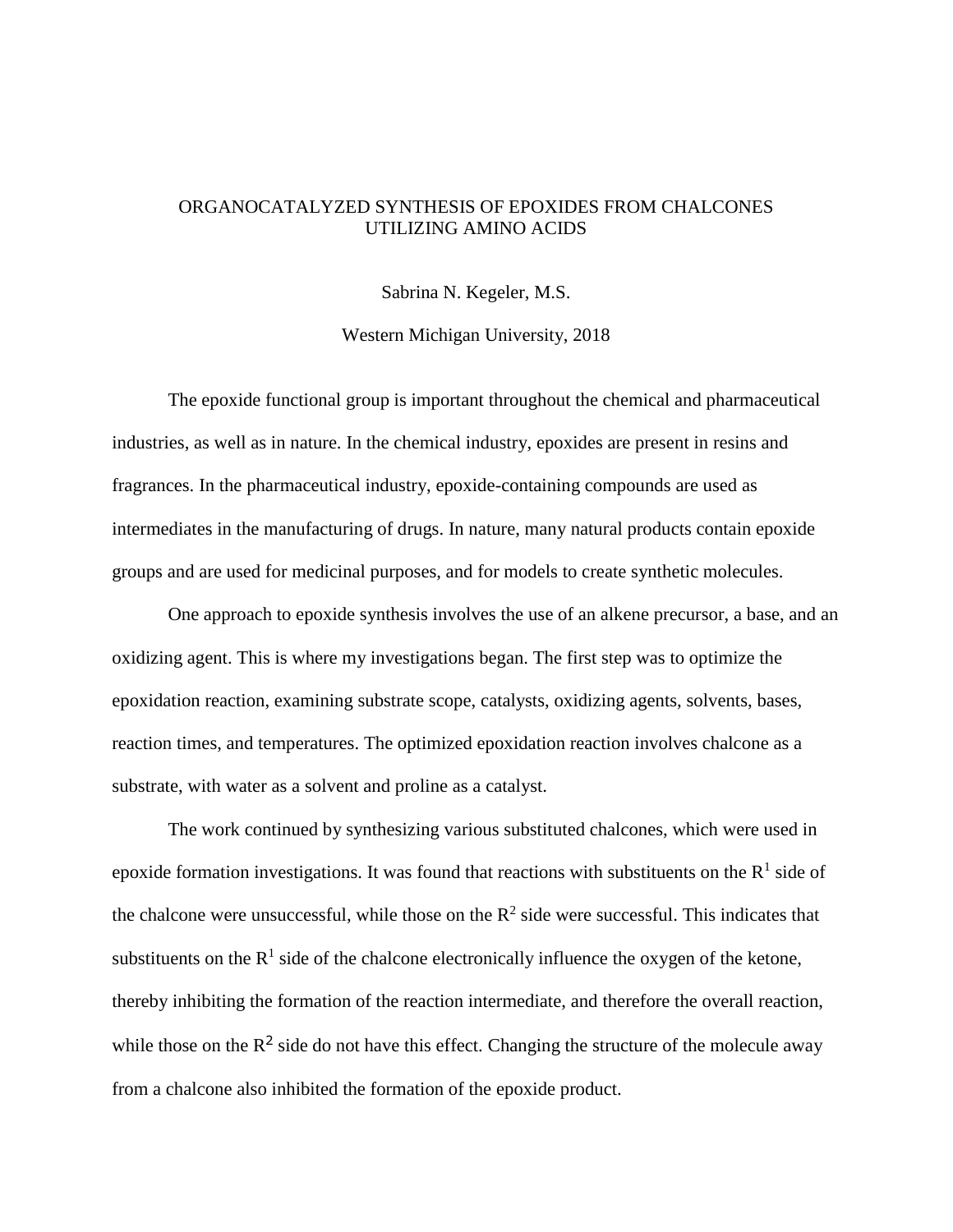### TABLE OF CONTENTS

| 20 |
|----|
|    |
|    |
|    |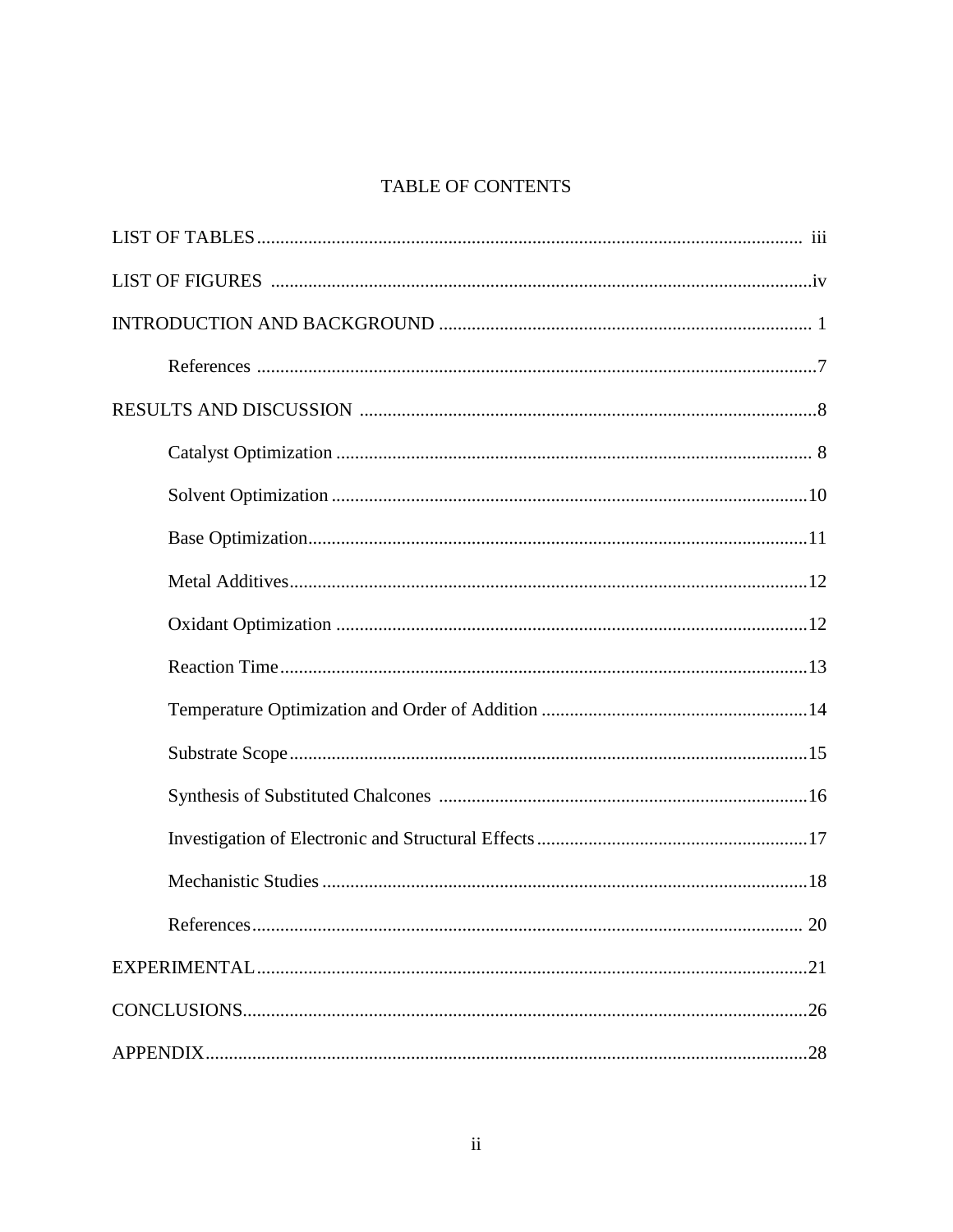### LIST OF TABLES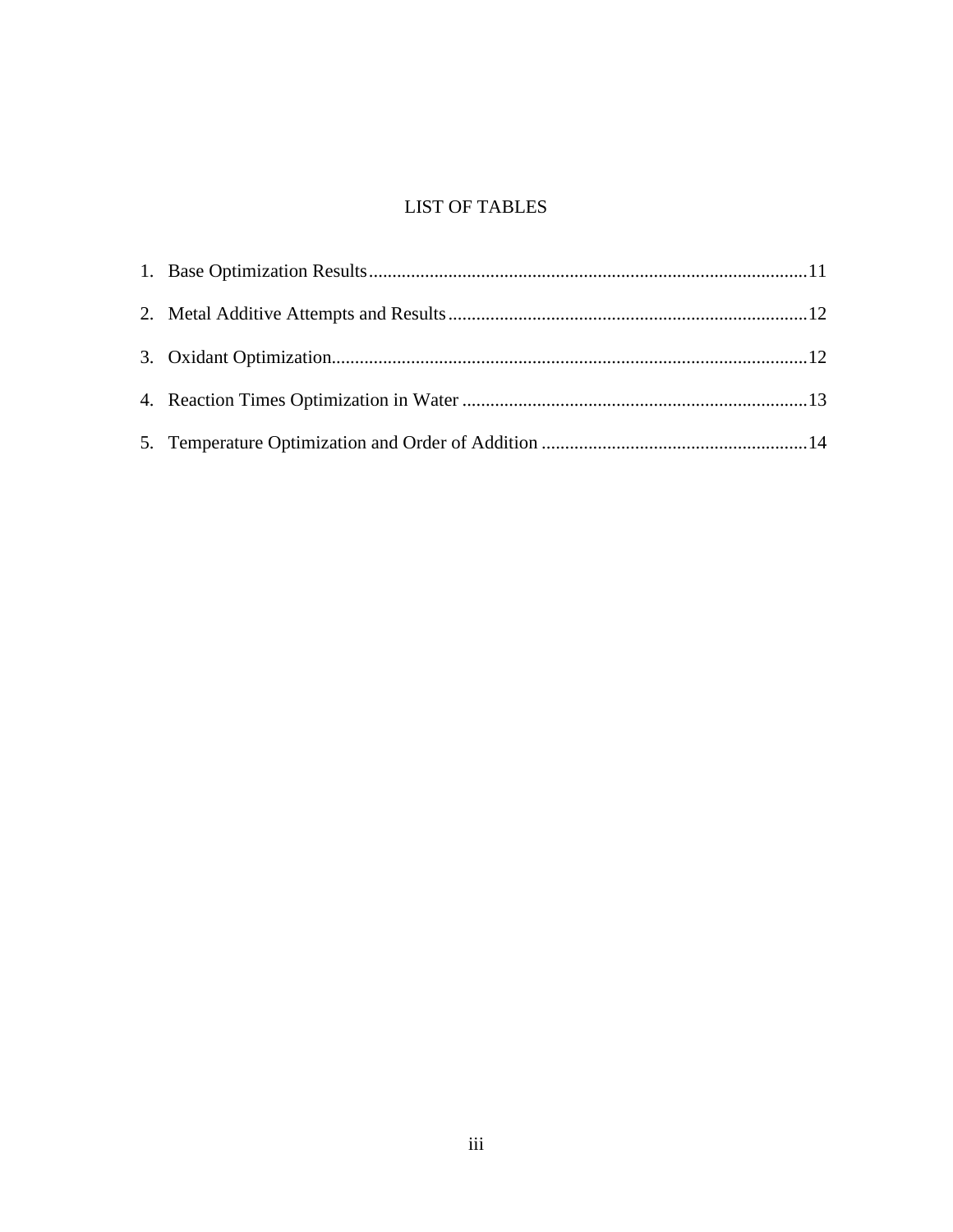### **LIST OF FIGURES**

| 6. |                                                                                      |
|----|--------------------------------------------------------------------------------------|
|    | 7. Example of The Sharpless Epoxidation Reaction for 1-Cyclohexene-1-methanol 3      |
|    | 8. Example of a Jacobsen-Katsuki Reaction for a (3-3-dimethyl-1-buten-1-yl)-benzene4 |
|    |                                                                                      |
|    |                                                                                      |
|    |                                                                                      |
|    |                                                                                      |
|    |                                                                                      |
|    | 14. Choosing A Structure: Substrate Structure and Percent Conversion15               |
|    | 15. Synthesis of Substituted Chalcones: Structure and Percent Yield 16               |
|    |                                                                                      |
|    |                                                                                      |
|    |                                                                                      |
|    |                                                                                      |
|    |                                                                                      |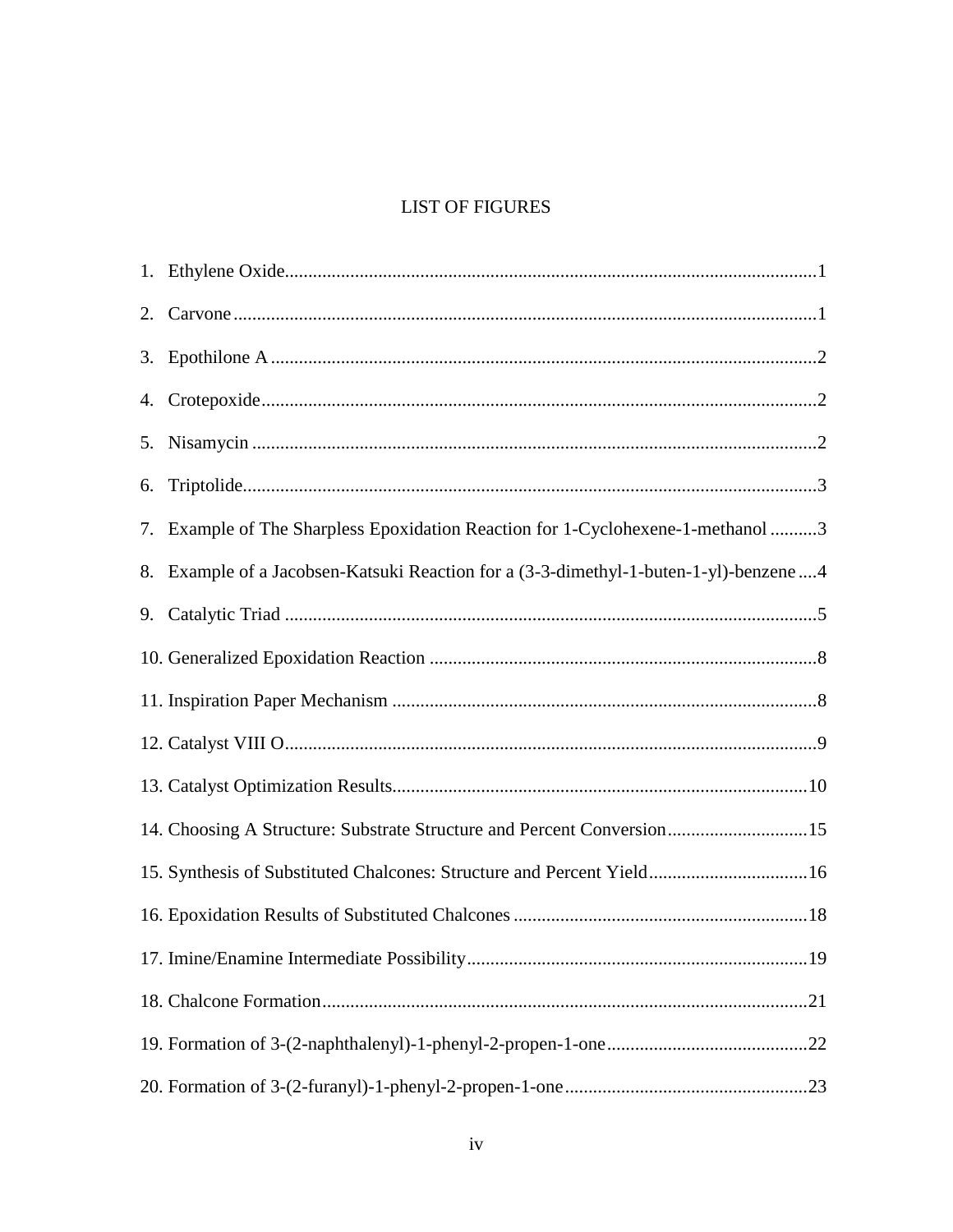# List Of Figures-Continued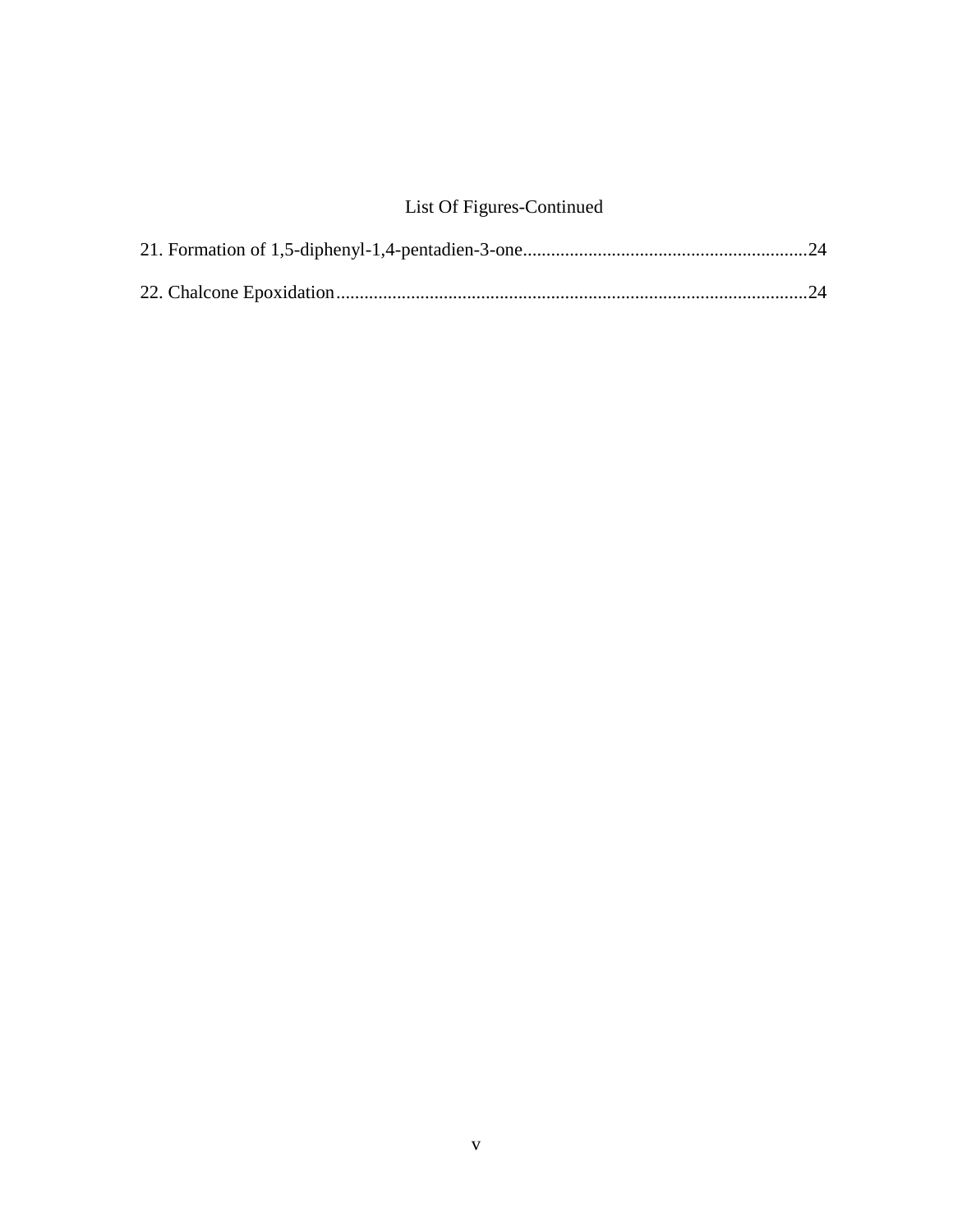#### INTRODUCTION AND BACKGROUND

Epoxides play important and necessary roles throughout the world in many different areas. They are used in the chemical industry and the pharmaceutical industry, as well as being found in nature. These different areas in which epoxides play important roles show examples of the widespread use of epoxides, as well as how epoxides are used in various aspects of society.

In the chemical industry, epoxides are part of the manufacturing process of numerous resins and detergents that we use daily. The simplest epoxide is ethylene oxide, a three membered ring with an oxygen and two carbon atoms. Ethylene oxide has a wide variety of uses in the chemical industry. The compound is used as a starting material to make a wide variety of other chemicals ranging from antifreeze and brake fluid for our vehicles, to laundry soap and paint thinner components (*1*). This is just the simplest epoxide compound used in the chemical industry. Besides being used for resins and detergents, epoxides are also found in many fragrances. One such fragrance component is carvone. The epoxidized form of carvone is reminiscent of spearmint, and dill, depending on what it is mixed with (*1*). These different fragrance components are found in everything that contains scent, from essential oils to soaps and lotions. Each of these epoxide containing *Figure 1: Ethylene Oxide*



fragrance compounds plays a role in our world today, as a larger variety of fragrance containing substances and different fragrances appear in our shopping markets.

*Figure 2: Carvone*

In the pharmaceutical industry, epoxides play a different role.

Instead of being the end product, they are often intermediates. These intermediates are used in the process of manufacturing a variety of medications (*2*). While there are many different

1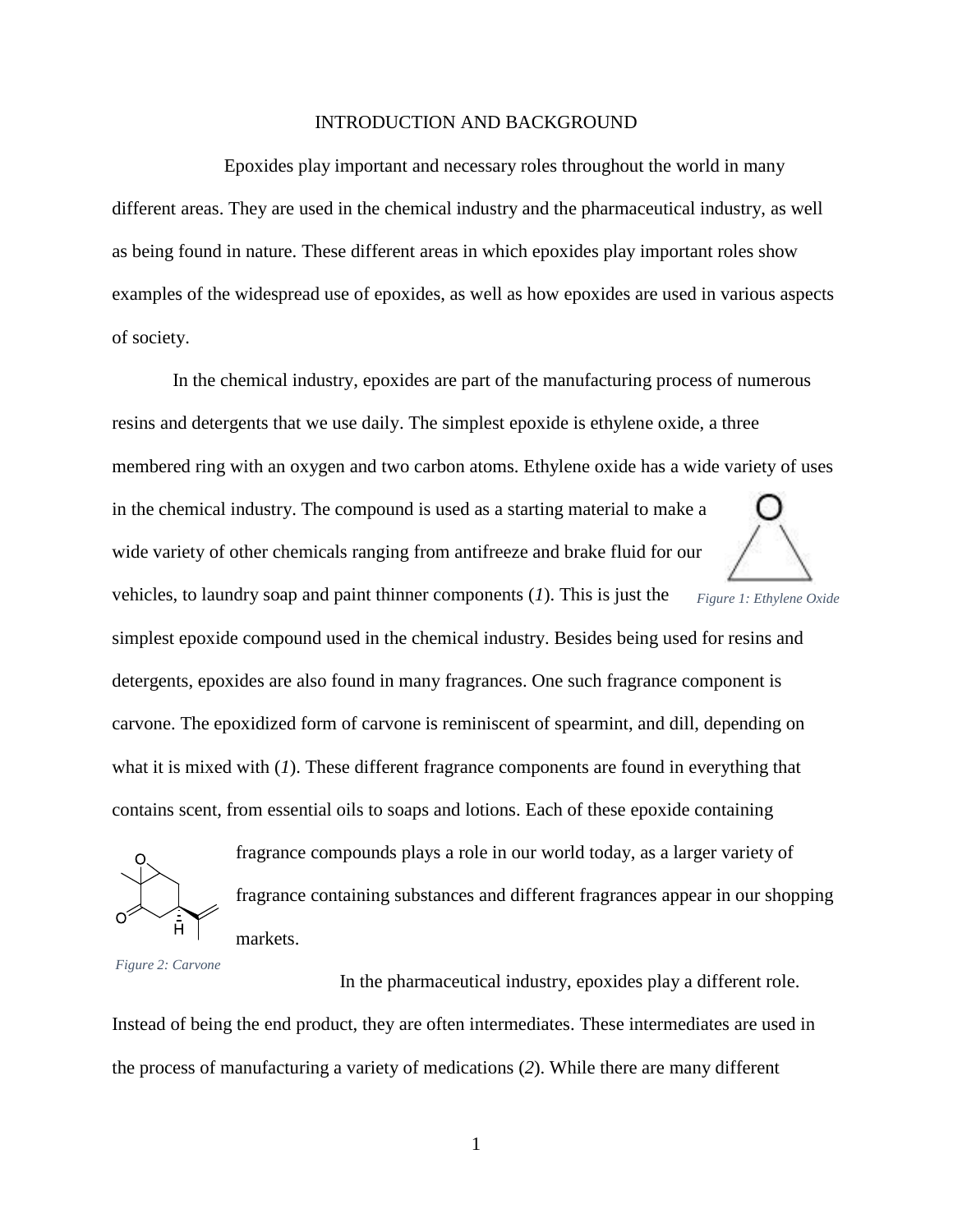manufacturing processes in which epoxides are used, some of the main areas are in anti-tumor and anti-cancer medications, and in antivirals (*3*). Epoxides play an important role in the pharmaceutical industry because they are highly reactive. Chiral epoxides specifically are extremely useful in the synthesis of pharmaceuticals because of the importance of stereochemistry in medications (*4*). Without being able to synthesize pharmaceuticals with specific stereochemistry, many people taking pharmaceuticals would experience undesirable and possibly harmful side effects.

A few examples of epoxides that are found in nature and are used for specific purposes are discussed here. Epothilone A is found in a specific myxobacteria found in the soil, and is an



antitubulin agent. It has been found to work well in the treatment of certain cancers, specifically cancers in which tumors do not respond to traditional courses of chemotherapy (*5*). Another epoxide found in nature is

*Figure 3: Epothilone A*

active product isolated from Piper Cubeb, a class of pepper. It is used in the manufacturing process of anticancer drugs (*6*).



Nisamycin is a form of antibiotic found in specific Streptomyces that exhibit

crotepoxide. Crotepoxide is a biologically



anti-tumor activities (*7*). Finally, Triptolide is a compound that is extracted from a Chinese vine. It has antiinflammatory, immune modification, anti-proliferative, and proapoptotic activities and has been used in traditional

*Figure 5: Nisamycin*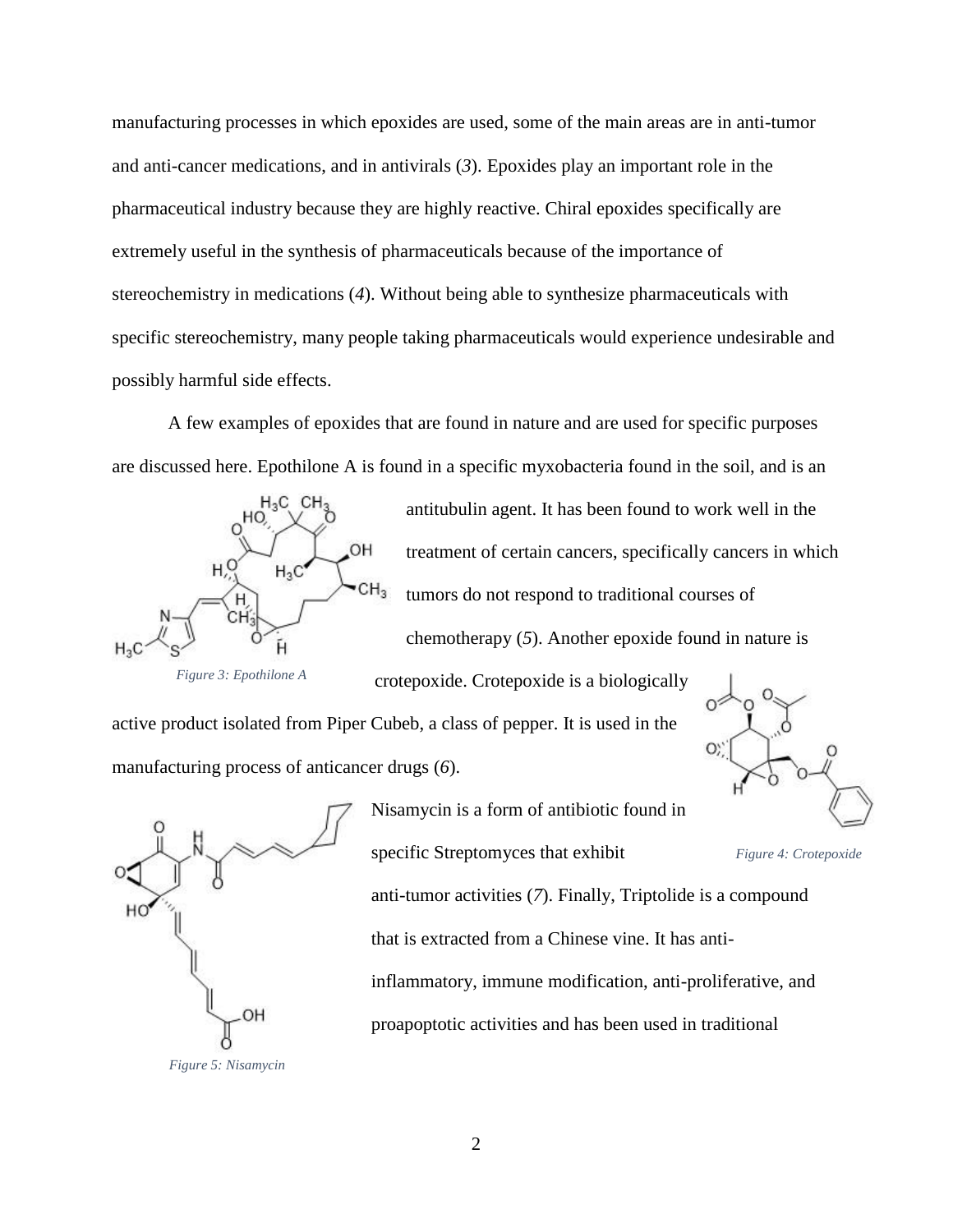Chinese medicine for centuries to treat many ailments, including rheumatoid arthritis (*8*). Although it is used often in traditional Chinese medicine, most of the world does not use the compound, as it is toxic.



These compounds show the variety of different epoxides that are found in nature, and these are just a few of the numerous compounds containing epoxides found in nature. Each of these naturally occurring compounds containing epoxides has the possibility of being isolated and used for other purposes, from medicinal purposes to detergent or fragrance uses.

Epoxides can be synthesized from a wide variety of compounds, and by a variety of different reactions. Some of the most common epoxidation reactions include the Sharpless epoxidation, metal-catalyzed epoxidation, nucleophilic epoxidation, organocatalyzed epoxidation, dioxirane epoxidation, and the Prilezhaev Reaction. Each of these epoxidation reactions accomplishes the synthesis of the epoxide in a different way, or with a different starting functional group. In the Sharpless epoxidations, allylic alcohols are reacted with transition metal catalysts to form asymmetric epoxides with very high yields (*3*). This is the most common epoxidation process, as it allows for asymmetric synthesis and a way to synthesize a large quantity of different pharmaceuticals.



*Figure 7: Example of the Sharpless Epoxidation Reaction for 1-Cyclohexene-1-methanol (3)*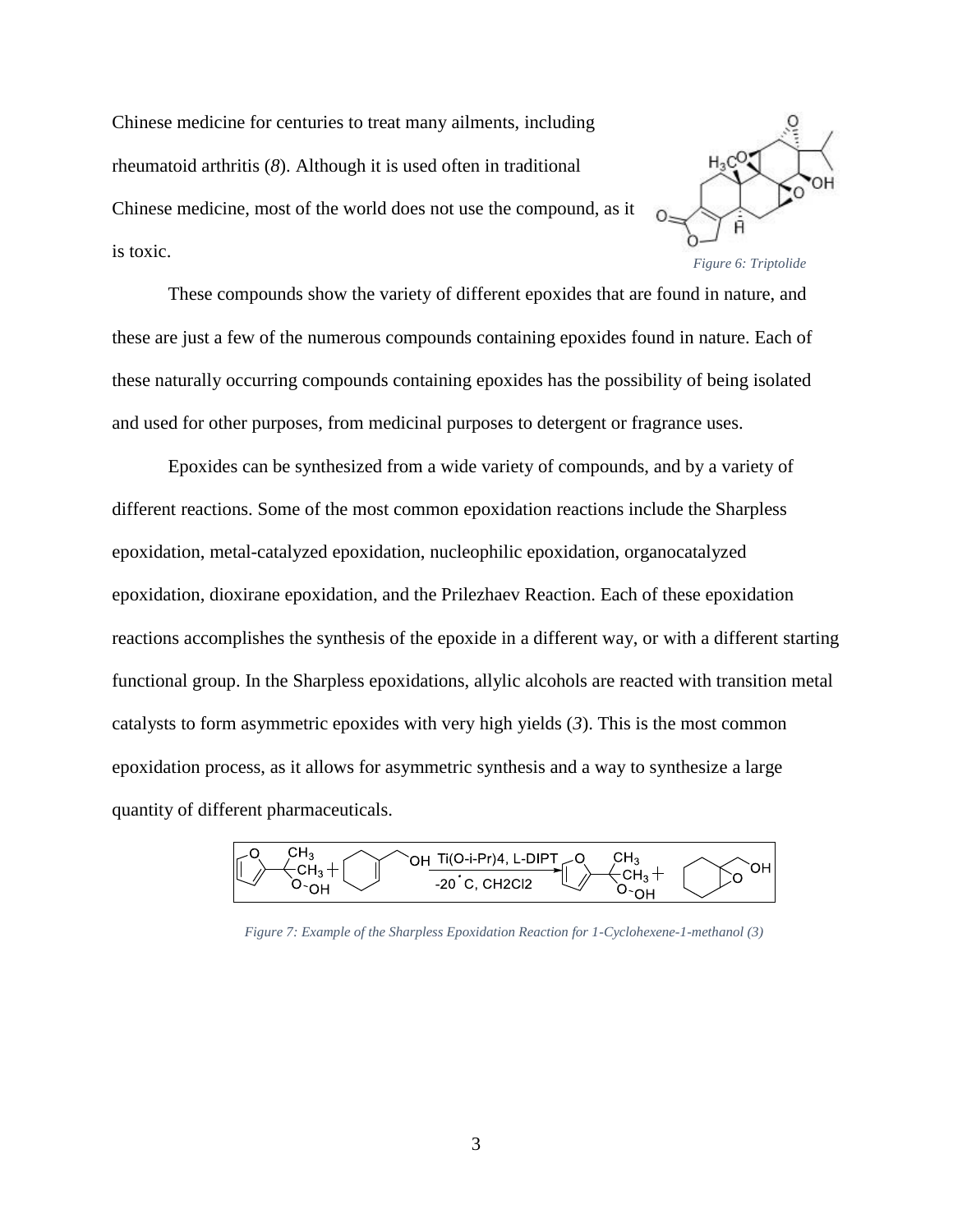The Jacobsen-Katsuki epoxidation is another reaction type. In this reaction, an alkene is epoxidized asymmetrically using a (salen)Mn catalyst (*3*).



*Figure 8: Example of a Jacobsen-Katsuki Reaction for (3,3-dimethyl-1-buten-1-yl)-benzene*

Dioxirane epoxidation processes are very adaptable. Reactions using dioxiranes do not use transition metals, and while they can be inconvenient, due to the possibility of side oxidations occurring in the reactions, systems using such catalysts continue to be discovered (*9*). These are just a few of the different types of reactions that synthesize epoxides. There are many others, each using different types of starting materials, or using specific and unique reactants or reaction conditions. There is no shortage of ways to create the epoxide functional group.

Once formed, epoxides can undergo ring opening through a variety of different conditions. These epoxide-opening reactions are often performed with high regioselectivity and stereoselectivity under acidic or basic conditions. Epoxide opening can occur using Lewis acids, carbon dioxide, halogens, water, and by numerous nucleophiles (*10,11*). Each of these conditions open the epoxide to form a different final product, ranging from ketones to alcohols. These types of reactions are useful in the chemical industry and the pharmaceutical industry, as well as in many other areas.

The inspiration behind my research came from a paper regarding  $\alpha/\beta$ -hydrolase fold enzymes. In this paper, serine, histidine, and aspartate are all present in the active site of an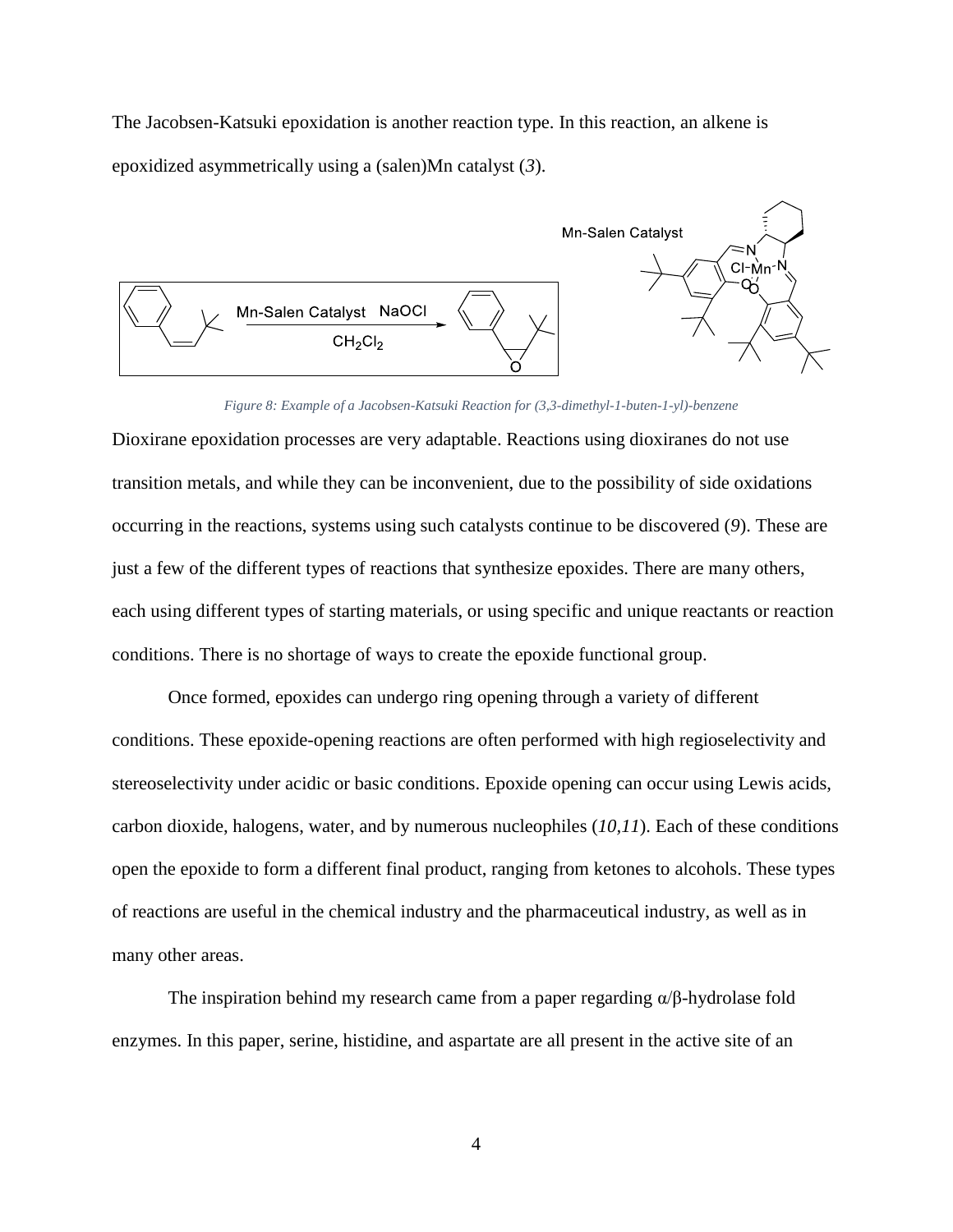enzyme and together act as a catalytic triad. This catalyst was able to catalyze seventeen different reactions successfully. One of those was an reaction in which an α,β-unsaturated aldehyde was epoxidized using hydrogen peroxide. The mechanism suggested involved a two-step process. In the first step, hydrogen peroxide added to the β-carbon of



*Figure 9: Catalytic Triad (12)*

the aldehyde, which was followed by the collapse of this intermediate to form the final epoxide product (*12*). The catalyst in this reaction is thought to act by deprotonating the hydrogen peroxide in the first step, and then protonating the leaving molecule during the second step to form water (12). Seeing the mechanism from this reaction, we hypothesized that a single amino acid or other similar molecule could act as a catalyst in a similar mechanism. This led us to the examination of single amino acids in epoxidation reactions and the optimization of that reaction.

Most epoxidation reactions today take place in organic solvents and generally require large amounts of these solvents to be successful. Besides the solvents, many times the oxidants and/or catalysts used are also not environmentally friendly. In recent years, there has been a push towards preserving the Earth and being more environmentally friendly in the things we do, not just in terms of chemical reactions and the reagents used in those reactions, but in everyday life as well. In keeping with this push, there has been a move in recent years toward using hydrogen peroxide for epoxidation reactions, as it is a fairly green oxidant and reasonably inexpensive.

The goal of my research has been to investigate and optimize epoxidation reactions. We looked to utilize a simple, commercially available catalyst, such as a single amino acid, to synthesize these epoxides. At the same time, we were looking to move toward a greener overall reaction. This means that we began with organic solvents, and moved toward a more environmentally friendly solvent, water. Our approach has been to investigate each individual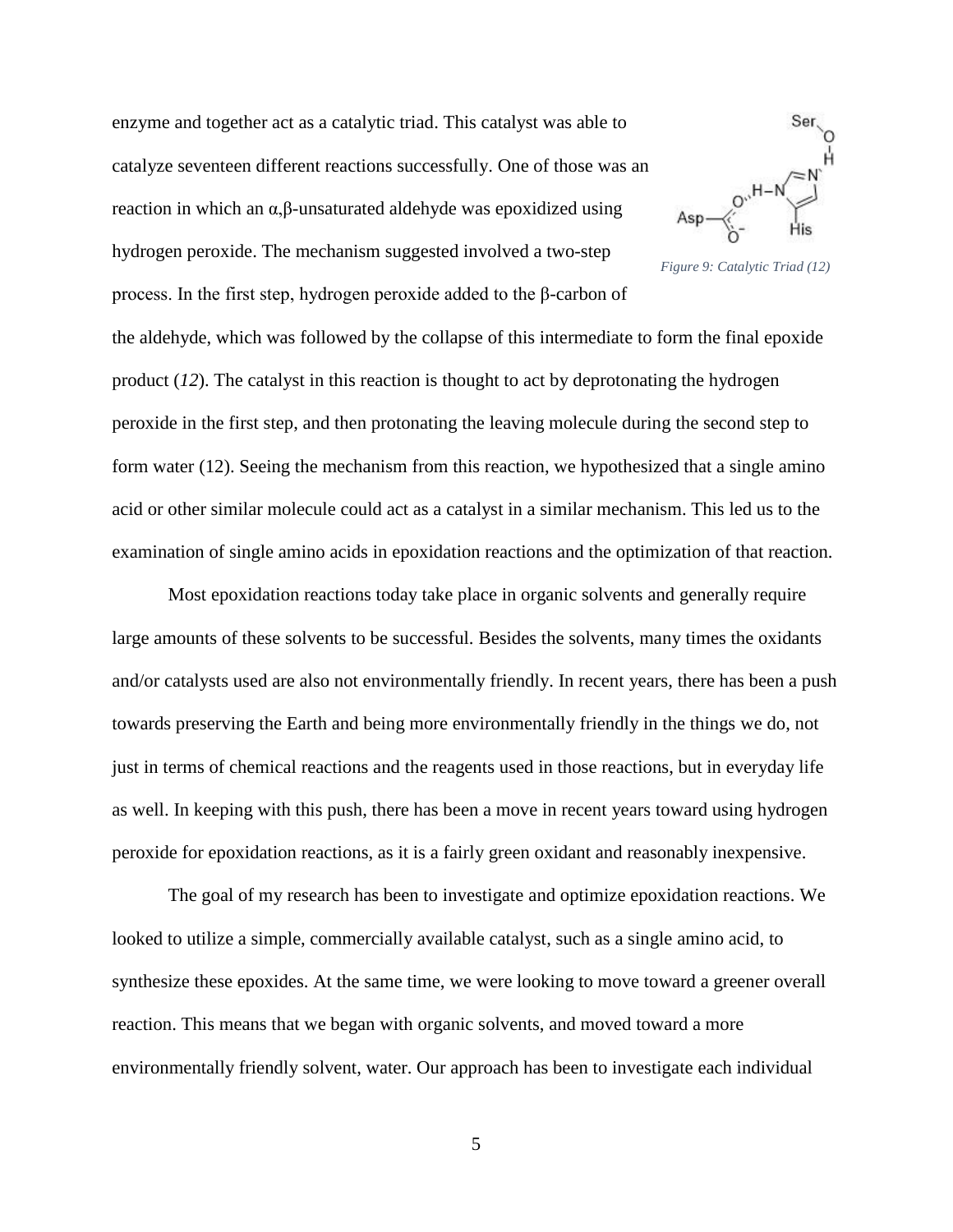part of the epoxidation reaction, in order to make the reaction work the best we can. Different substrates, catalysts, oxidants, solvents, and bases were all investigated, as well as the use of metal additives, various reaction times, and temperature. Using the optimized reaction conditions, we investigated how different substituents on the substrates impacted the reactivity, specifically, various substituted chalcones.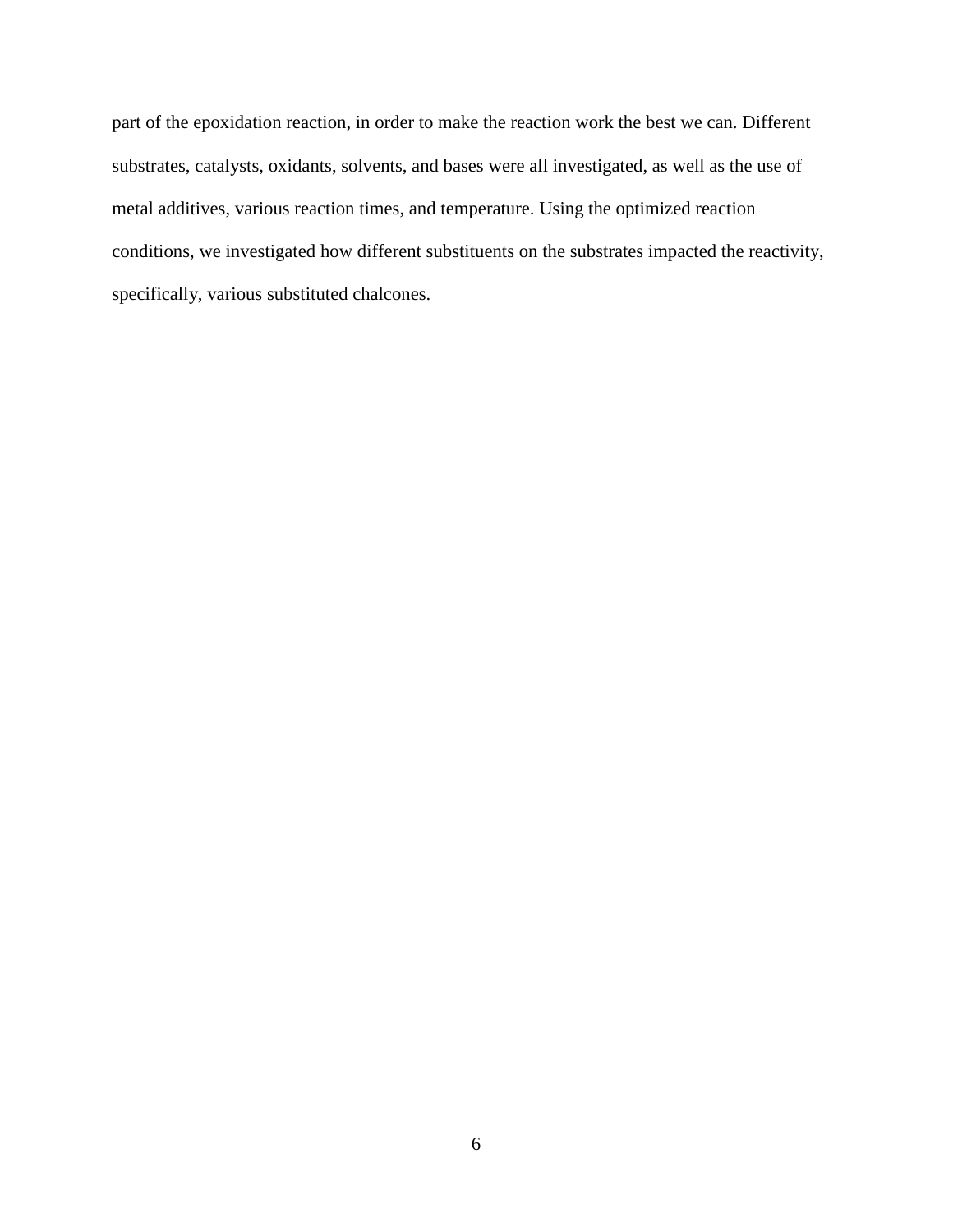#### References

- 1. Biosynth Chemistry & Biology. [https://www.biosynth.com/en/product-areas/organic](https://www.biosynth.com/en/product-areas/organic-%20%20%20%20synthesis/chiral-epoxides/chiral-epoxides.html?sprache=en)[synthesis/chiral-epoxides/chiral-epoxides.html?sprache=en](https://www.biosynth.com/en/product-areas/organic-%20%20%20%20synthesis/chiral-epoxides/chiral-epoxides.html?sprache=en) (accessed February 22, 2017).
- 2. InPharmaTechnologist. [http://www.in-pharmatechnologist.com/Ingredients/New-route](http://www.in-pharmatechnologist.com/Ingredients/New-route-to-epoxides-from-Bayer)[to-epoxides-from-Bayer](http://www.in-pharmatechnologist.com/Ingredients/New-route-to-epoxides-from-Bayer) (accessed February 22,2017).
- 3. Q. –H. Xia, H. –Q. Ge, C. –P. Ye, Z. –M. Liu and K. –X. Su. Advances in Homogeneous and Heterogeneous Catalytic Asymmetric Epoxidation. *Chem. Rev.*, **2005.** *105,* 1603- 1662
- 4. Hwang, S.; Yong Choi, C.; Yeol Lee, E. Bio- and Chemo-Catalytic Preparations of Chiral Epoxides. *Journal of Industrial and Engineering Chemistry*., **2010**. *16,* 1-6.
- 5. Argyriou, A.A.; Marmiroli, P.; Cavaletti, G.; Kalofonos, H.P. Epothilone-Induced Peripheral Neuropathy: A Review of Current Knowledge. *Journal of Pain and Symptom Management.,* **2011**. *42(6)*, 931-940.
- 6. Limnios, D.; Kokotos, C.G. 2,2,2-Trifluoroacetophenone: An Organocatalyst for an Environmentally Friendly Epoxidation of Alkenes*. J. Org. Chem*., **2014**, *79*, 4270-4276.
- 7. Zhu, Y.; Wang, Q.; Cornwall, R.G.; Shi, Y. Organocatalytic Asymmetric Epoxidation and Aziridination of Olefins and Their Synthetic Applications. *Chem. Rev.*, **2014**, *114*, 8199-8256
- 8. Matta, R.; Wang, X.; Ge, H.; Ray, W.; Nelin, L.D.; Liu, Y. Triptolide Induces Anti-Inflammatory Cellular Responses. *Am. J. Transl. Res.*, **2009**, *1(3)*, 267-282.
- 9. Padwa, A.; Murphree, S.S. Epoxidations and Aziridines- A Mini Review. *Arkivoc*, **2006**, *3,* 6-33.
- 10. Schneider, C. Synthesis of 1,2-Difunctionalized Fine Chemicals through Catalytic, Enantioselective Ring-Opening Reactions of Epoxides. *Synthesis* **2006**, *23*, 3919-3944
- 11. Yus, M.; Pastor, I. M. Asymmetric Ring Opening of Epoxides. *Curr. Org. Chem.* **2005**, *9,* 1-29.
- 12. Rauwerdink, A.; Kazlauskas, R.J. How the Same Core Catalytic Machinery Catalyzes 17 Different Reactions: the Serine-Histidine-Aspartate Catalytic Triad of α,β-Hydrolase Fold Enzymes. *ACS Catalysis*. **2015**. *5*, 6153-6176.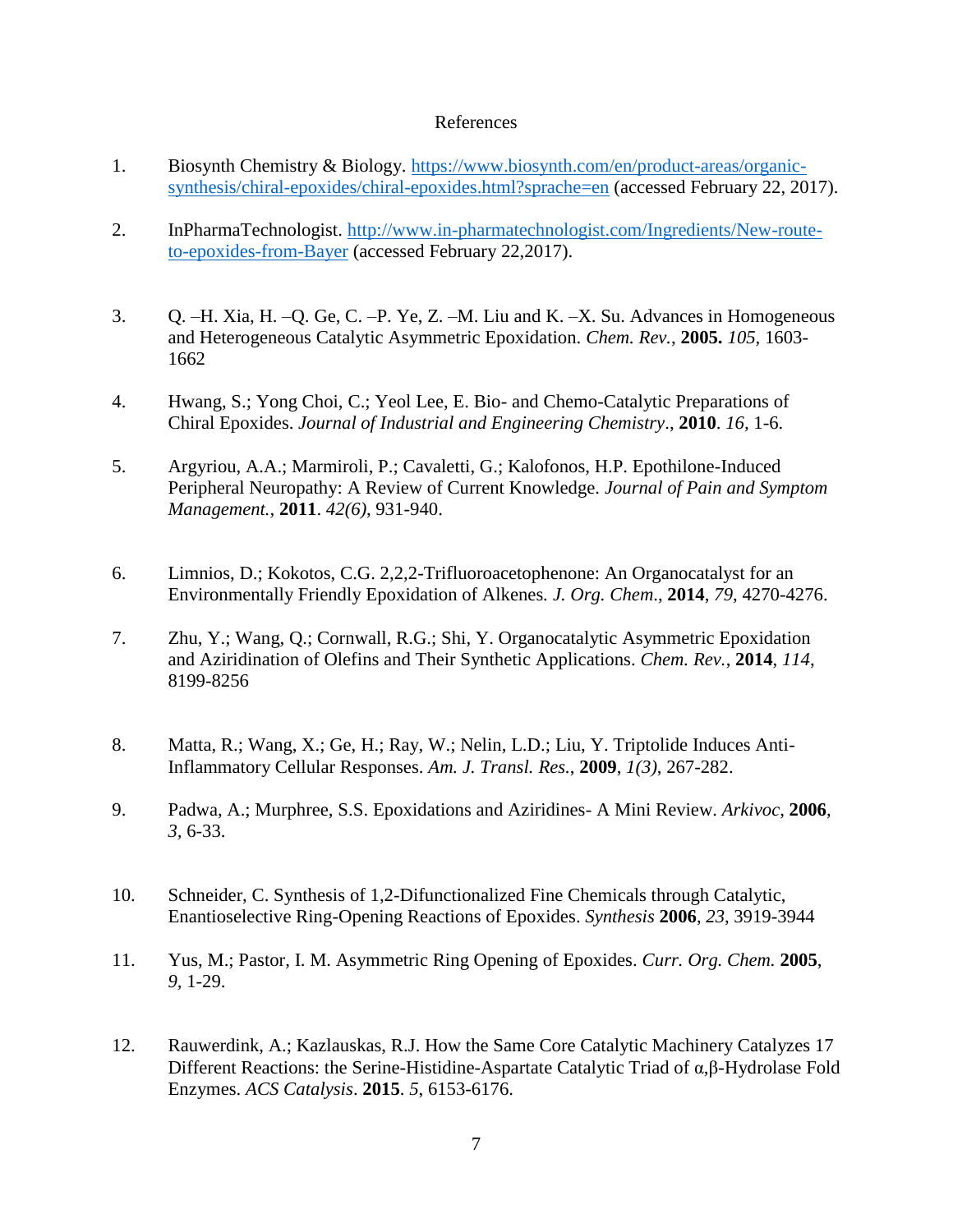#### RESULTS AND DISCUSSION

In the beginning of my research, I focused on optimizing the epoxidation reaction. This involved investigating each individual aspect of the epoxidation reaction, from the reaction substrates, to each of the reaction conditions.



*Figure 10: Generalized Epoxidation Reaction*

#### Catalyst Optimization

After seeing the catalyst triad mechanism, we had hypothesized that a single amino acid or other similar molecule may be able to act as a catalyst in a mechanism similar to the triad described in the paper *(1)*. The enzyme catalyst in the paper contained a triad of serine, histidine, and aspartate. The histidine on the enzyme acted as a base and took advantage of the Lewis base and H-bonding in the molecule.



#### *Figure 11: Inspiration Paper Mechanism (1)*

We started our epoxidation reactions using imidazole as a catalyst, as its structure was similar to the portion of the enzyme catalyst necessary for the epoxidation reaction in the paper. We then moved on to use urea, as there is the possibility for further H- bonding. We also tried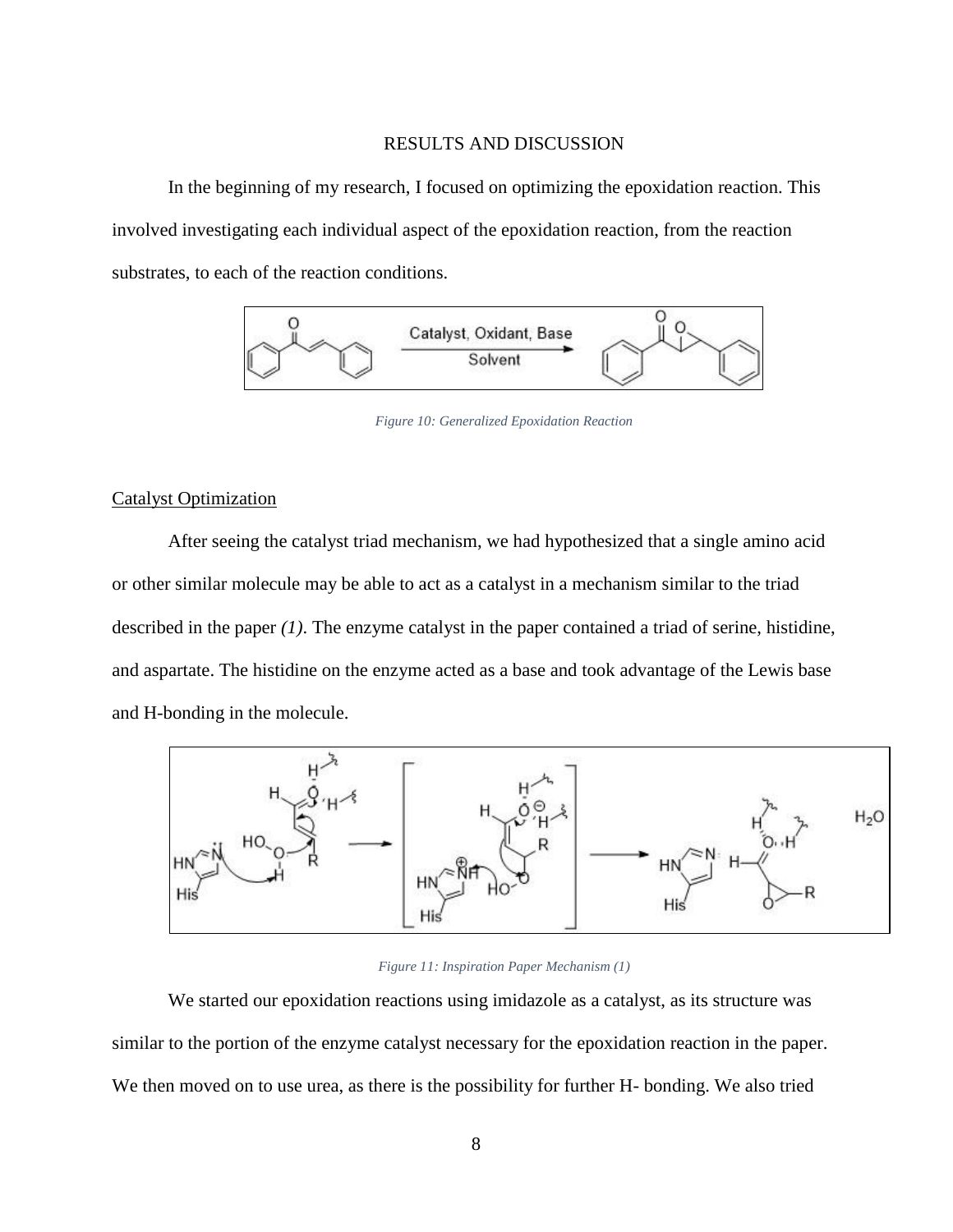proline, as there was hydrogen bonding, as well as a ring structure similar to imidazole. Based on percent conversion in the  ${}^{1}H$  NMRs, the epoxidation of chalcone was successful with each of these amino acids, with proline showing the greatest conversion.

We then tried the methyl ester of proline and *L*-prolineamide to see if the epoxidation would work without the hydrogen bonding. This proved unsuccessful, leading us to believe that hydrogen bonding was essential to the reaction. We also tried nicotine, glycine, benzoic acid, piperidine, phenylalanine, sparteine, and 1,10-phenanthroline. Each has the ability to form hydrogen bonds, based on their structure, but all produced no epoxide product.

Finally, we attempted the reaction with Catalyst VIII O, a hydrogen bonding catalyst. It has a structure similar to that of urea. We believed that the  $F_{5}C\rightarrow P_{N}C$ carbonyl group on the substrate may coordinate via hydrogen bonds with this catalyst. This reaction also produced no product. *Figure 12: Catalyst VIII O*The only catalysts that worked were proline, urea, and imidazole, with proline working best.

Besides attempting the epoxidation reaction with different catalysts, the amount of catalyst used was also varied. 50 mol%, 100 mol%, and 200 mol% were attempted. The different amounts of catalyst did not make a significant difference in conversion, based on  ${}^{1}H$  NMR data, so 50 mol% proline was used in further reactions.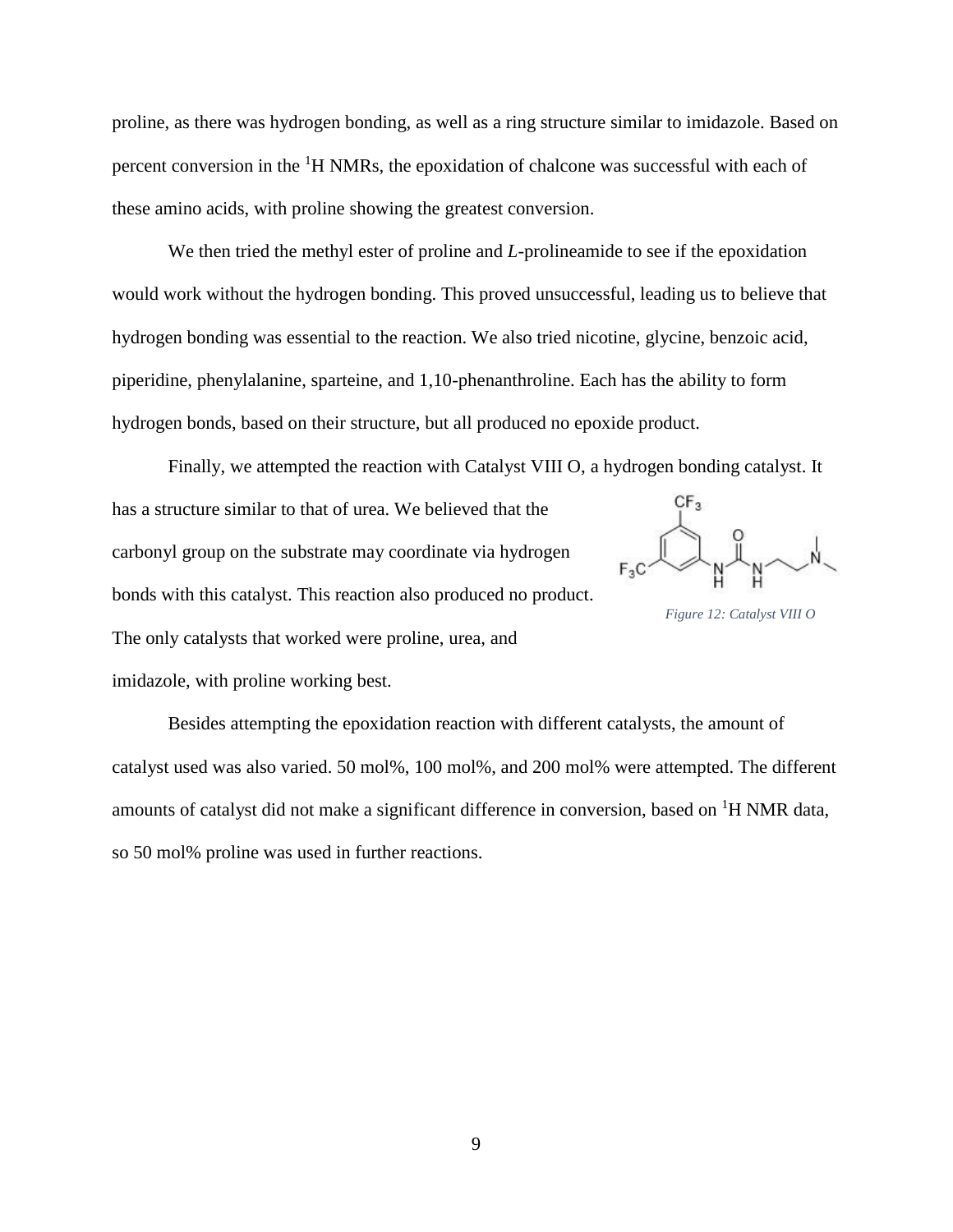

*Figure 13: Catalyst Optimization Results*

#### Solvent Optimization

Our first epoxidations were run in ethanol. These reactions were mostly successful. Epoxidations were also run in acetonitrile, methanol, toluene, 1,4-dioxane, and tetrahydrofuran as solvents. Out of these solvents, product was formed only in the reaction using acetonitrile. In an effort to make the reaction greener, the reactions were tried in water. At first, the reactions in water did not produce product, and the  ${}^{1}H$  NMR showed peaks that did not correspond to starting material or the product epoxide. This indicated that other reactions were occurring or the epoxide was undergoing ring opening and subsequent reactions after formation.

Since water did not work as planned, reactions with several different ethanol: water mixtures, including 9:1, 1:1, and 1:9 were attempted. It was found that the higher the water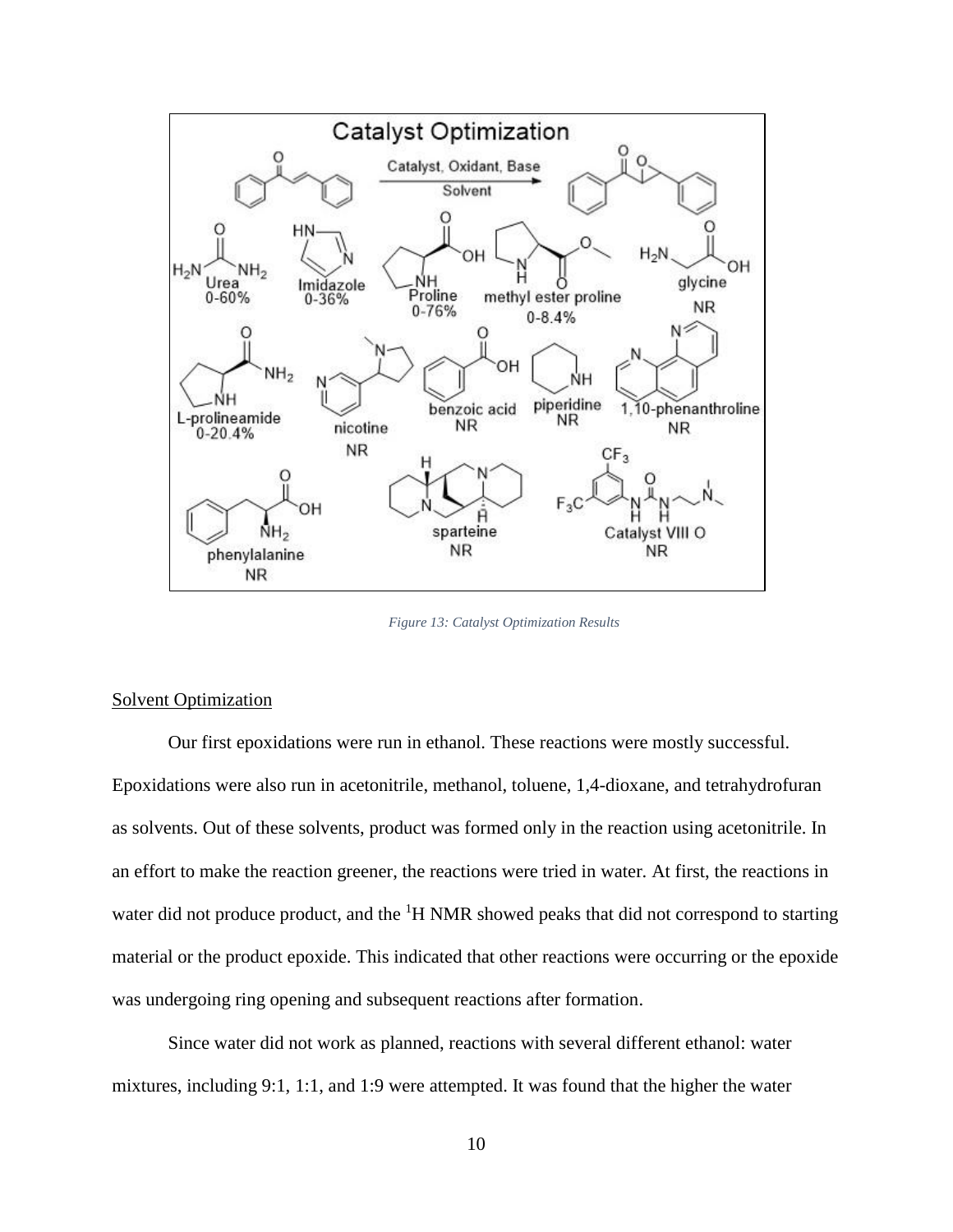content, the lower the percent conversion, based on  ${}^{1}H$  NMR data. At the time of the water and ethanol: water reactions, other reaction conditions had not been optimized. Through the optimization process, it was discovered the reactions were running for too long. After shortening the reaction time, the reactions in water showed product. Although the reactions in water produced a lower yield than those in ethanol, the focus was to provide a greener method, so all further reactions were run in water as a solvent.

#### Base Optimization

Over time, the base used to start the reaction changed. We began with 10% sodium hydroxide as a base, which worked well. Alternatively, 10% sodium bicarbonate was also examined as a base. This base also produced epoxide, but in a lower yield than when using 10% sodium hydroxide.

There is literature available about the influence of cation size on the yields and reaction time. The literature suggests that changing the size of the cation in a reaction increases the yield and shortens the reaction time. With this in mind, I tried two bases containing different sized metal cations,

| <b>Base Attempted</b>  | <b>Percent Conversion</b> |
|------------------------|---------------------------|
| 10% NaOH               | 76%                       |
| 10% NaHCO <sub>3</sub> | 14%                       |
| LiOH                   | NR.                       |
| <b>CsOH</b>            | <b>NR</b>                 |

*Table 1: Base Optimization Results*

namely lithium hydroxide and cesium hydroxide. When the  ${}^{1}H$  NMR of these two reactions were examined, no peaks for the epoxide product were seen. This suggests that the dissociation of the metal hydroxide is important for reactivity, or sodium coordination at the proline carboxylic acid might be optimal for activation and subsequent peroxide anion attack. The metal-containing bases were not successful, so epoxidations were continued using 10% sodium hydroxide.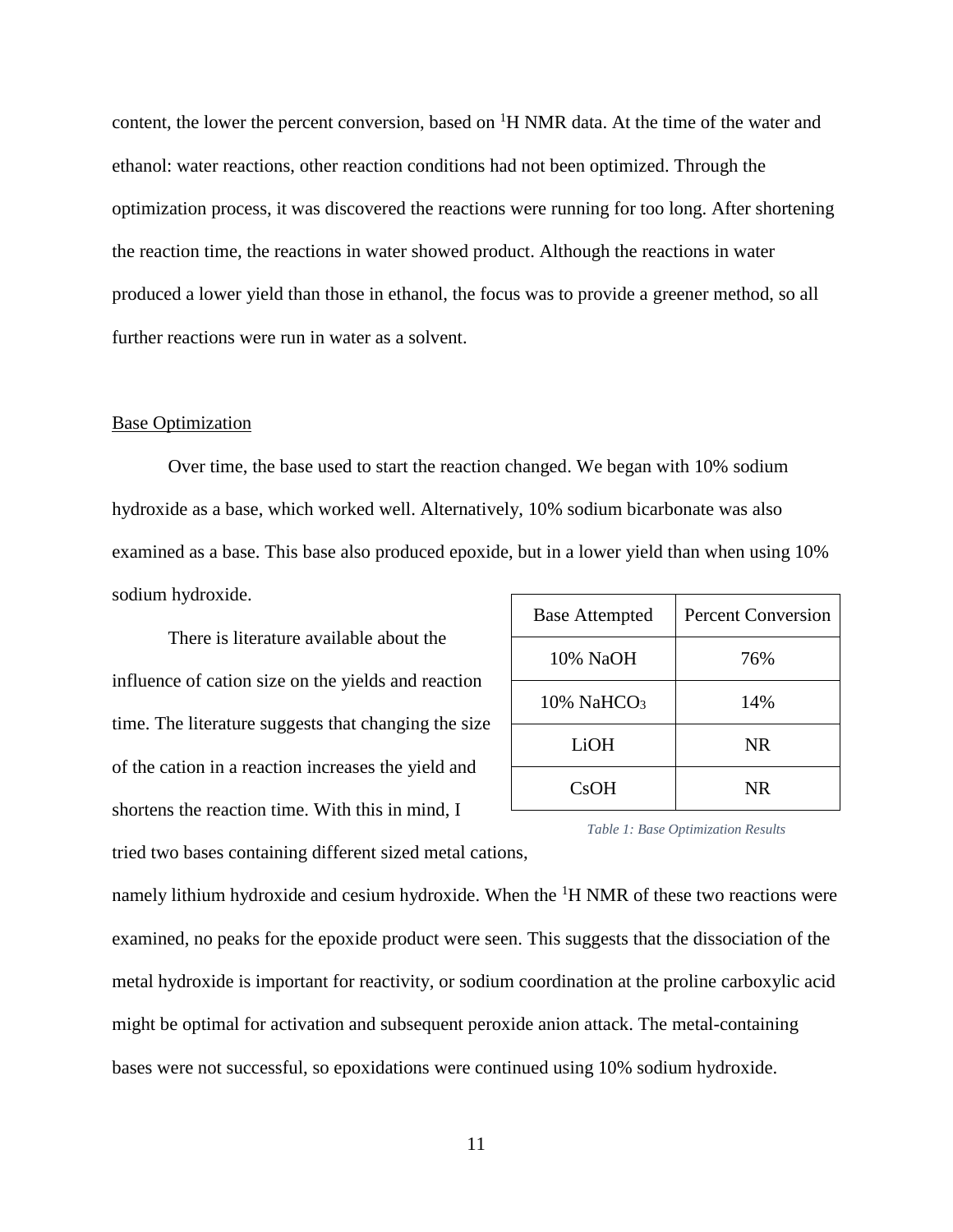Recently, the impact of metal salt additives on organic reactions has been extensively reviewed (*2*). With persistence for improved reaction yields and reduced reaction times, we examined four common additives in our epoxidation reactions. Reactions were run with lithium chloride, magnesium bromide, iron (II) chloride, and iron (III) chloride. Out of

these, only the reaction using lithium chloride produced epoxide. Yields for reactions using lithium chloride were not increased from those without the metal additive. For this reason, further reactions were run without metal additives.

| <b>Metal Additive</b> | <b>Percent Conversion</b> |
|-----------------------|---------------------------|
| LiCl                  | 34%                       |
| MgBr <sub>2</sub>     | <b>NR</b>                 |
| FeCl <sub>2</sub>     | <b>NR</b>                 |
| FeCl <sub>3</sub>     | <b>NR</b>                 |

*Table 2: Metal Additive Results*

Oxidant Attempted Percent Conversion

 $50\%$  H<sub>2</sub>O<sub>2</sub> 1 53\%

#### Oxidant Optimization

Initially the reaction optimization began using urea-hydrogen peroxide as an oxidant, but it produced very low percent conversions. As other conditions were optimized, urea-hydrogen peroxide began to show increased conversions.

To further assess potential oxidants, 30% hydrogen peroxide was used. At first, two equivalents of hydrogen

| $30\% \text{ H}_2\text{O}_2$ | 76%       |
|------------------------------|-----------|
| Urea-Hydrogen Peroxide       | 42%       |
| Peracetic Acid               | NR.       |
| Oxone                        | <b>NR</b> |
| t-Butyl-hydroperoxide        | NR.       |
| <b>NaOCl</b>                 | NR.       |

*Table 3: Oxidant Optimization*

peroxide were used. Then it was determined that 1 mL (4.9eq) could be utilized as a matter of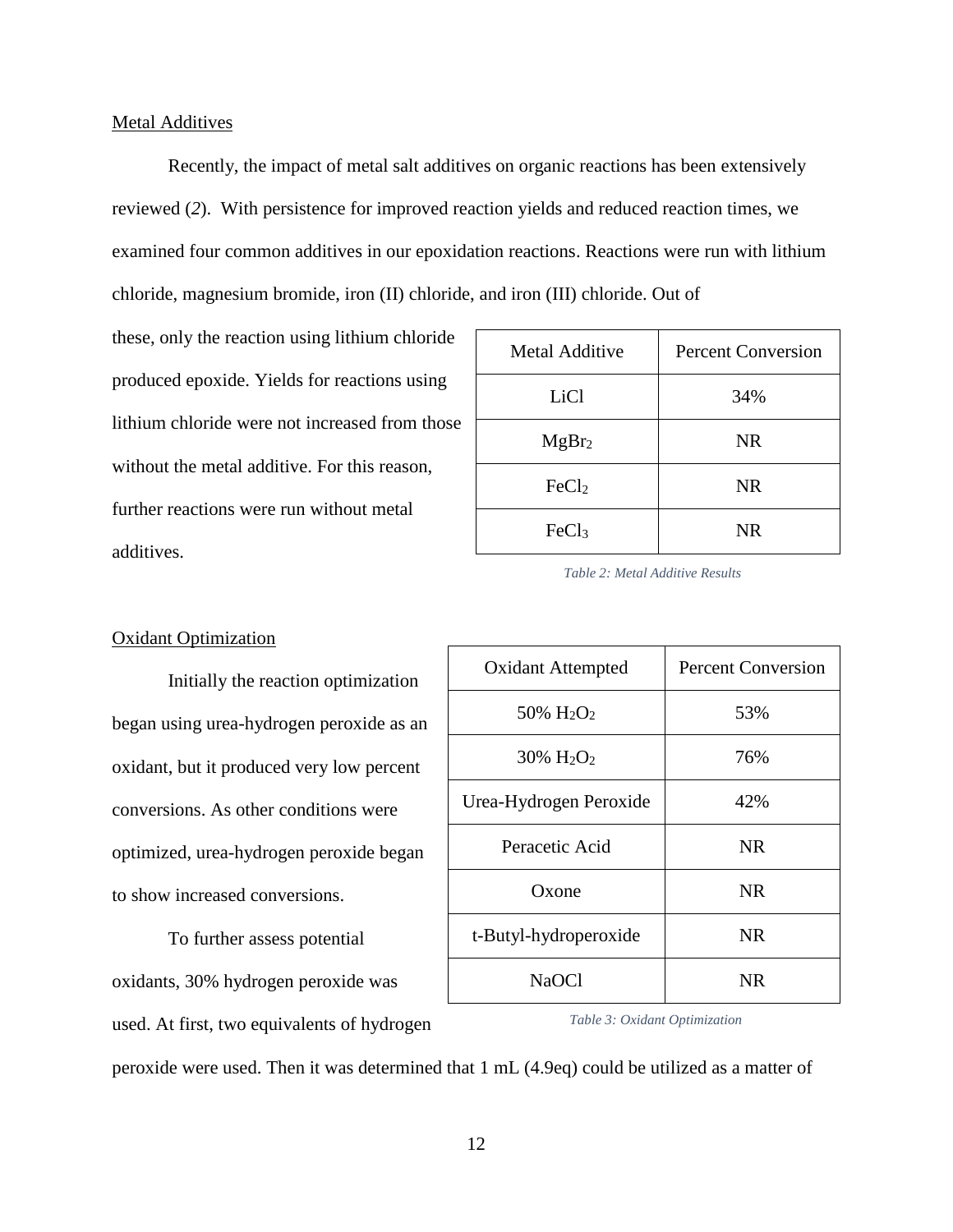convenience, as well as the belief that two equivalents may not be enough. Initially, 30% hydrogen peroxide was not successful, but it was determined that fresh hydrogen peroxide was absolutely necessary for high yielding reactions.

Several other oxidants were also pursued, namely 50% hydrogen peroxide, tert-butyl hydroperoxide, peracetic acid, oxone, and bleach, each of which had been used in the literature for epoxide synthesis. Minimal conversion was observed with 50% hydrogen peroxide, but the other oxidants produced no epoxide. It is likely the acidic conditions of the peracetic acid and the bleach effected the pH of the reaction disrupting the attack on the alkene. Oxone produced a heterogonous mixture that would have impacted reactivity. The t-butyl hydroperoxide often has steric impacts that effect transition states, which is likely the case in our biomimetic amino acid approach. Therefore, reactions using 30% hydrogen peroxide as an oxidant produced the highest conversion of epoxide, and was used in further reactions.

#### Reaction Time

At the beginning of the research, it was unknown how long the epoxidation reactions needed to run. To examine reaction time, epoxidations were allowed to run for different lengths of time, ranging from 15 minutes to 72 hours. Examination of  ${}^{1}H$ NMR for the various reaction times revealed that forty-eight hours was the optimal time with ethanol as a solvent.

| <b>Time Reacted</b> | % Conversion |
|---------------------|--------------|
| 1.5 <sub>hr</sub>   | 0%           |
| 2 <sub>hr</sub>     | 22%          |
| 3 <sub>hr</sub>     | 4.2%         |
| 6 hr                | 11%          |
| 24 <sub>hr</sub>    | 76%          |
| 48 hr               | 19%          |

*Table 4: Reaction Times Optimization in Water*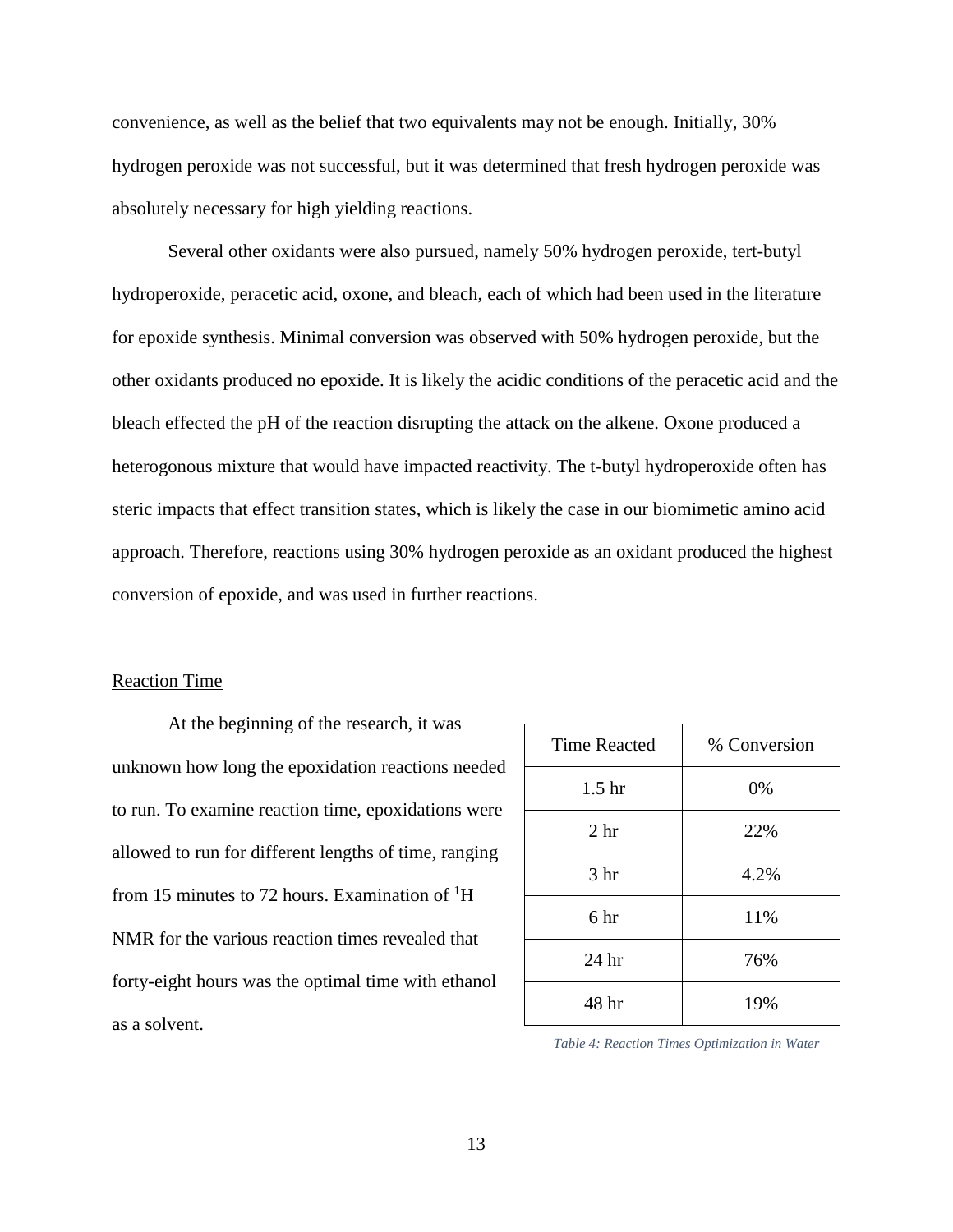Reaction times were reexamined when water was used as a solvent. It was determined that when the reaction was run for less than four or more than forty-eight hours, the  ${}^{1}H$  NMR showed virtually no epoxide. Reaction times of under four hours are thought to be too short for epoxide formation, while reactions longer than forty-eight hour are thought to allow for subsequent reactions of the epoxide product. Reaction times of twenty hours were found to yield the most epoxide with water as the solvent.

#### Temperature Optimization and Order of Addition

Last, we examined the optimal temperature for the reaction and the order of

| 30 min. ice bath before substrate and base are added   77%  <br>No ice bath. All reactants at room temperature<br>12% |  |
|-----------------------------------------------------------------------------------------------------------------------|--|
|                                                                                                                       |  |

addition of base and oxidant. First, we wanted to know whether the catalyst and oxidant needed to react to form a catalyst-oxidant complex prior to substrate addition to achieve the highest conversion, or whether all components

could be added together in a one-pot conversion. Two reactions were run. One contained the catalyst, oxidant and solvent and was reacted in an ice bath for 30 min. before the starting material and base were added and the resulting mixture allowed to react at room temperature overnight. The second reaction had all components in a single reaction flask reacting at room temperature. By comparing the conversions of the two reactions, it was discovered that a higher yield was obtained using the ice bath and allowing the catalyst and oxidant to form a catalystoxidant complex initially before substrate and base addition.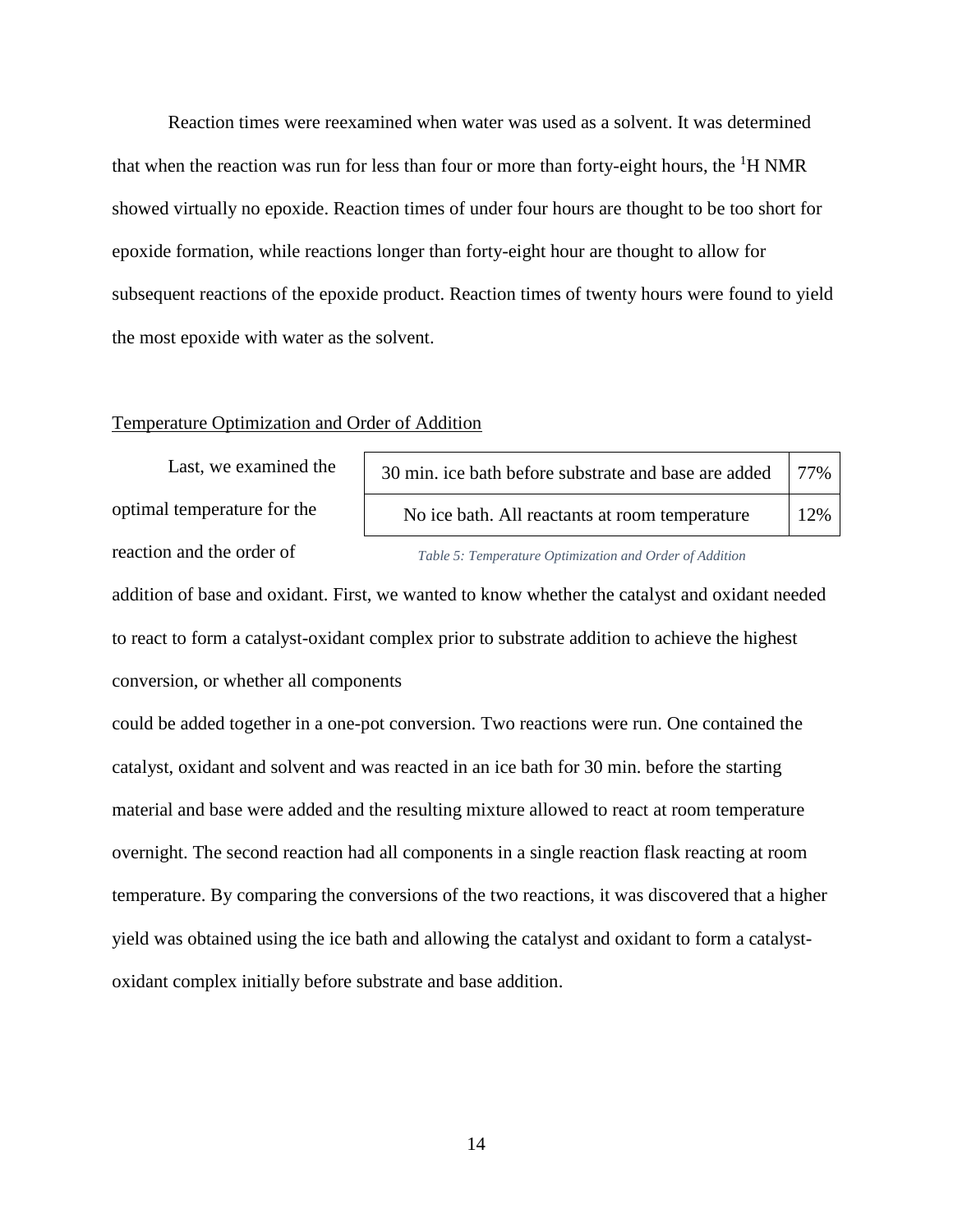#### Substrate Scope

The initial goal of our research was to investigate epoxidations of a variety of substrates. Our first study used methyl cinnamate to optimize the reaction conditions. However, no epoxide product was formed in any of the reactions using methyl cinnamate.

Next, reactions were attempted using a variety of substrates with varying degrees of steric hindrance. *Trans*-beta-nitrostyrene, cinnamaldehyde, ethyl cinnamate, and *cis*-stilbene each produced no epoxide. When 4-phenyl-3-buten-2-one was used as a substrate, some reactions produced no epoxide product, while others produced up to 87% conversion. Using chalcone, again some reactions yielded no product while others produced up to 91% conversion.



*Figure 14: Choosing a Substrate: Substrate Structure and Percent Conversion*

With a breadth of yields, it was decided to focus our epoxidation investigation on *trans*chalcone, as this substrate produced the highest percent conversion.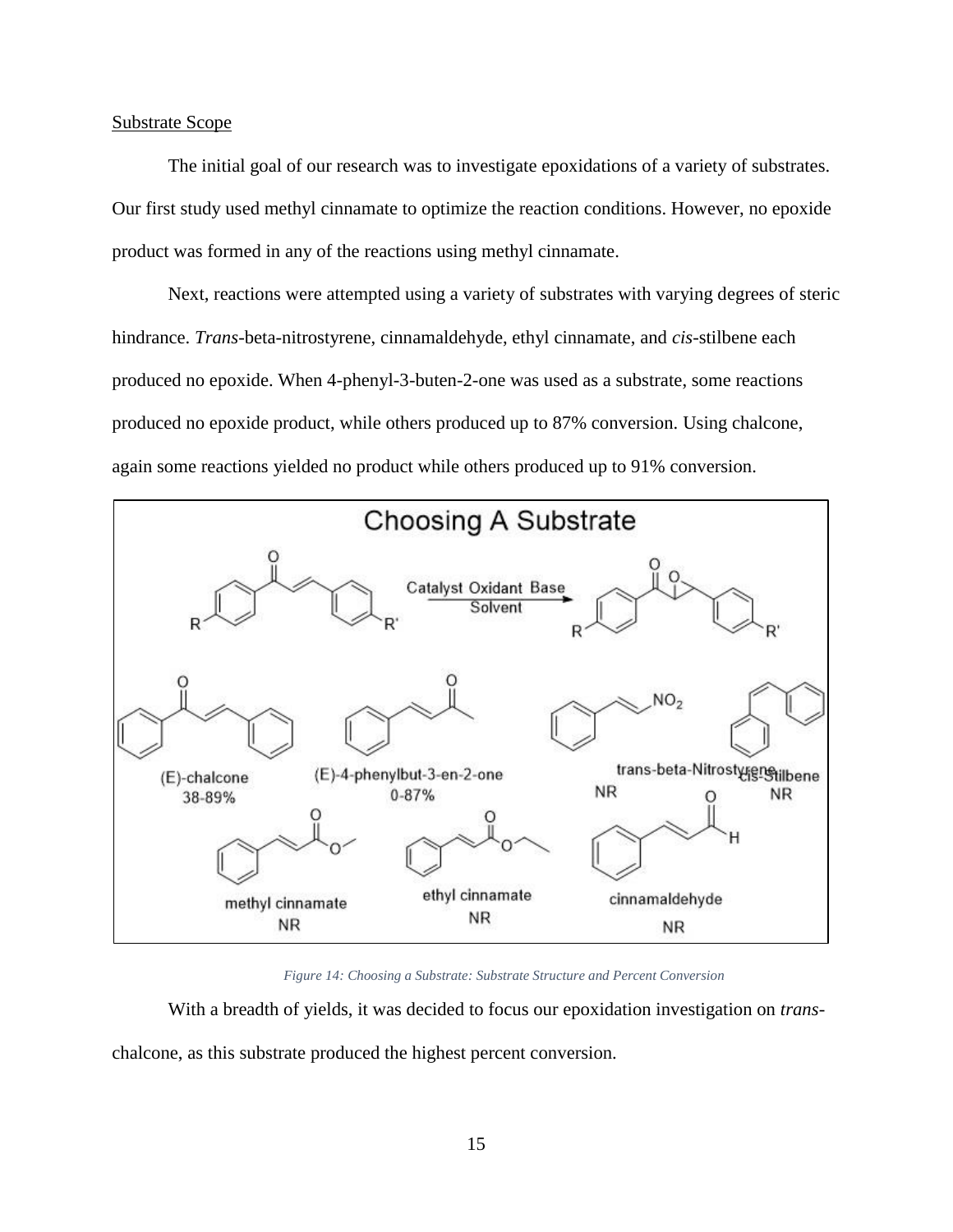#### Synthesis of Substituted Chalcones

With the epoxidation reaction optimized, it was necessary to synthesize our substrates, as they had limited commercial availability.

As a model reaction, we began with the synthesis of *trans*-chalcone. Then, a variety of  $\mathbb{R}^1$ and  $R<sup>2</sup>$  substituted chalcones were synthesized from the corresponding benzaldehyde and acetophenone building blocks. Three molecules were made to investigate the structural effects on the epoxidation reaction by molecules of similar structure to chalcone. These molecules were made with 2-naphthaldehyde and acetophenone, furfural and acetophenone, and benzaldehyde and 4-phenyl-3-butene-2-one, respectively.



*Figure 15: Synthesis of Substituted Chalcones: Structure and Percent Yield*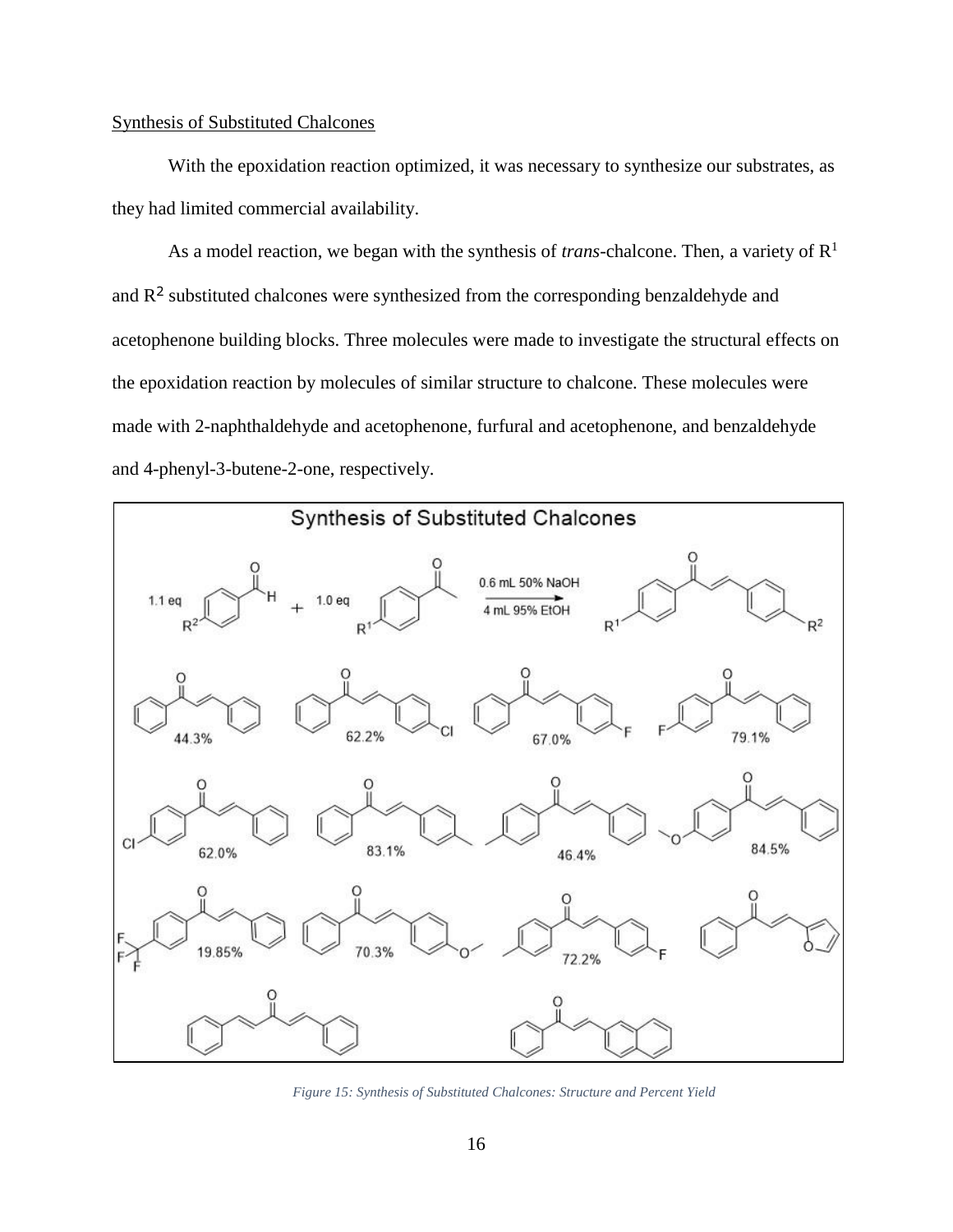#### Investigation of Electronic and Structural Effects

Once the series of substituted chalcone products were produced, these molecules were then used as substrates under the optimized epoxidation reaction conditions to investigate electronic and structural effects on the reaction. With respect to electronic effects, the substituted chalcones showed that epoxide formation was entirely dependent on the location of the substituent. When the substituent was on the  $R^2$  side of the chalcone, the chalcone could be successfully epoxidized, with up to 8.8% yield (Figure 14). However, if the substituent was on the  $R<sup>1</sup>$  side of the chalcone molecule, the reaction yielded no epoxide product. We believe this indicates the electronic effects of the substituents have an impact on the ketone of the chalcone molecule. Namely, substituents on the  $R<sup>1</sup>$  side of the molecules change the electron density at the ketone and hinder the possible formation of an imine intermediate with proline. When the substituent is on the  $\mathbb{R}^2$  side of the molecule, it is unable to impact the electronics of the ketone group, and has less of an effect on the formation of a potential intermediate.

To confirm the electronic effects observed with only one substituted phenyl ring, a disubstituted chalcone was reacted under the optimized reaction conditions. Unfortunately, reactions with di-substituted chalcones produced no products. This indicated that the electronic effects of the substituents  $R<sup>1</sup>$  of the chalcone have a greater effect on the ketone than the substituents  $R^2$ .

Last, the steric impact of the aromatic portion of the chalcones was examined. In each case, no product was formed, suggesting that the mechanism tolerates a very narrow steric parameter.

17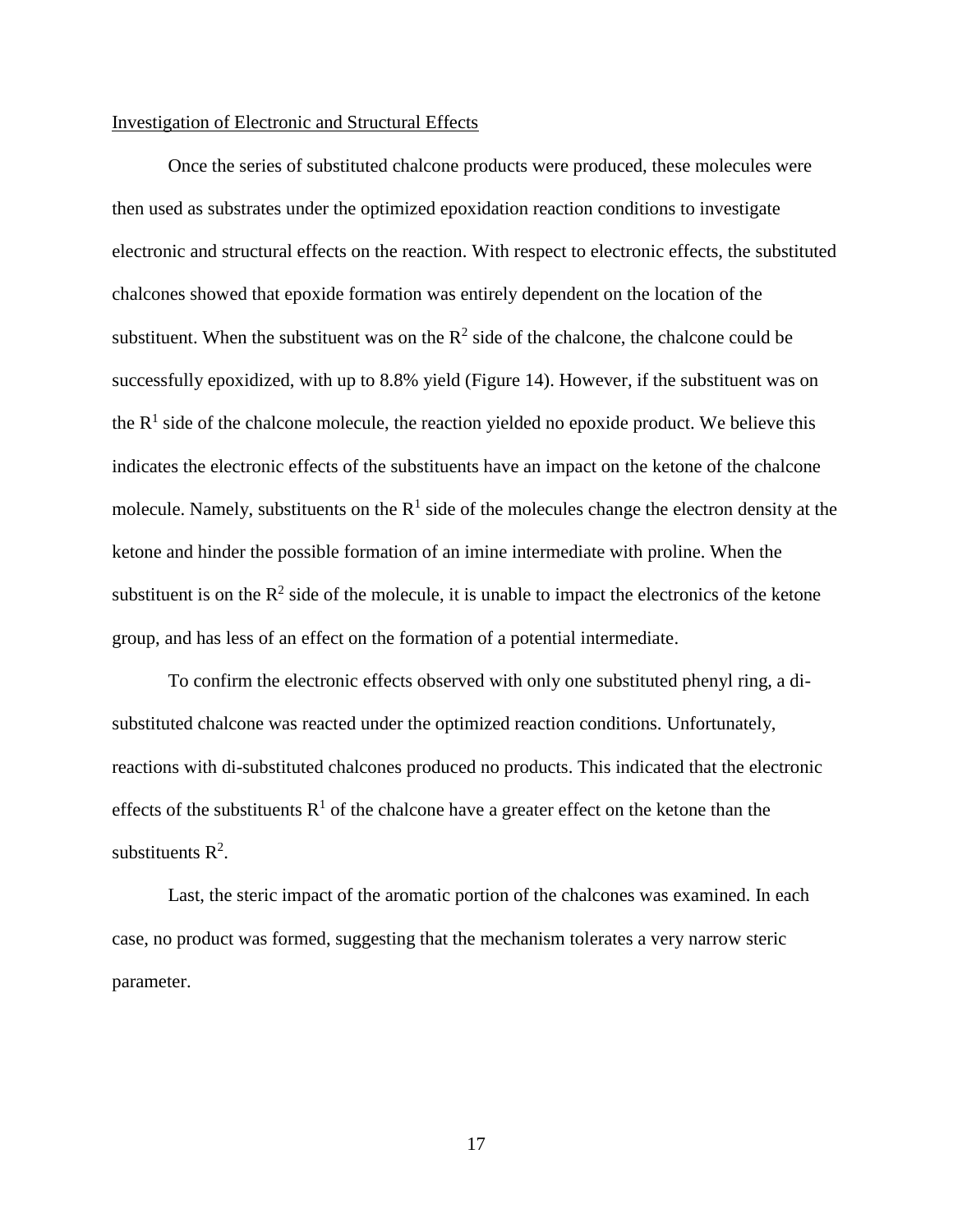

*Figure 16: Epoxidation Results of Substituted Chalcones*

### Mechanistic Studies

Based on the results from the epoxidations, and the fact that only a few of the substituted chalcones formed epoxide product, we thought that mechanistically, an imine/enamine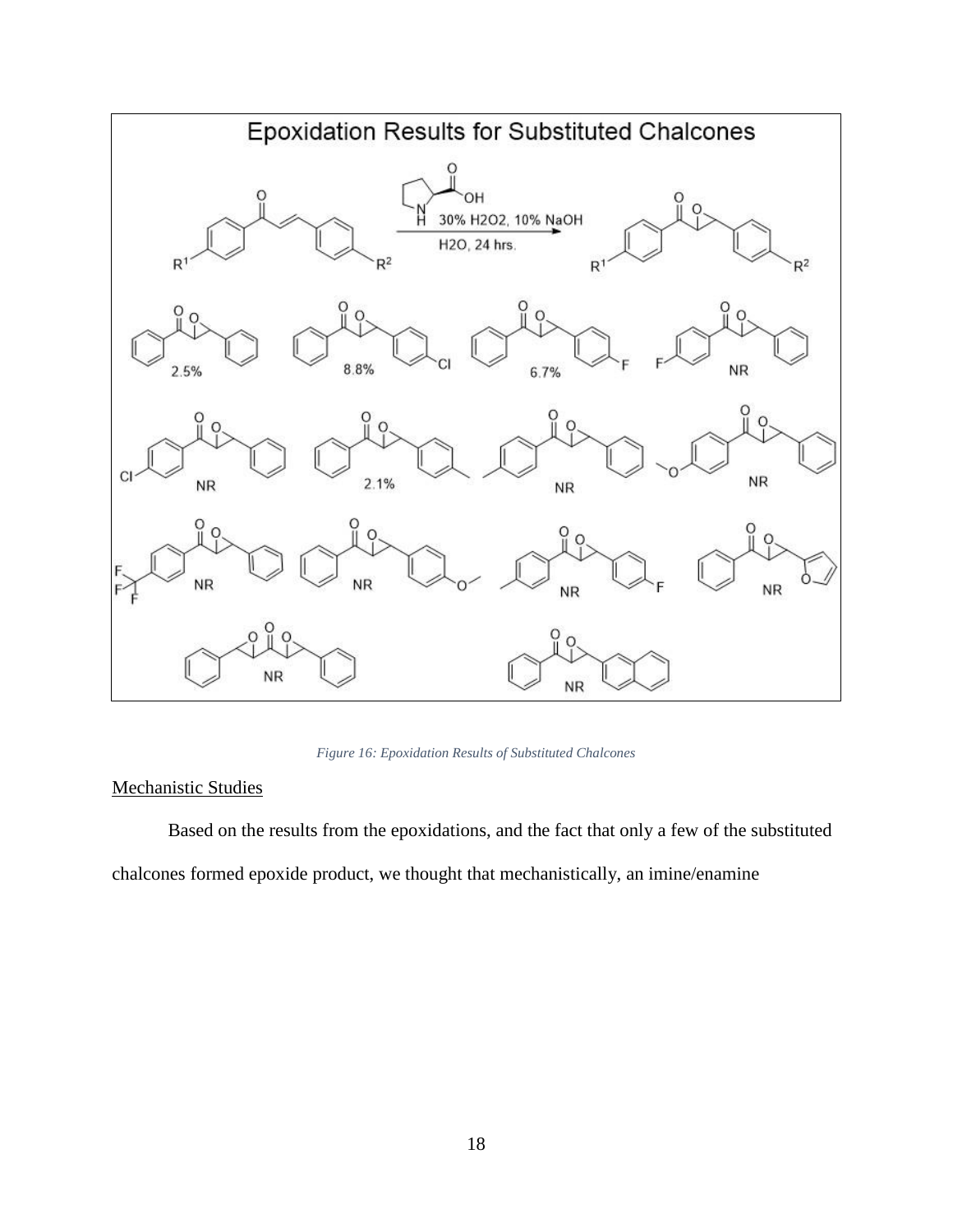intermediate may be forming. We thought this because the substituents in the  $R<sup>1</sup>$  position had a strong electronic effect on the ketone.



*Figure 17: Imine/Enamine Intermediate Possibility*

Substituents in the  $R<sup>1</sup>$  position hindered the formation of such an intermediate, due to electronic effects on the ketone molecule, while those in the  $R^2$  position allowed the intermediate to form, and therefore allowed the epoxide product to form. To test this, a reaction was run by simply mixing chalcone and proline in deuterated methanol to see if the imine intermediate could be observed. The <sup>1</sup>H NMR did not show any formation of the imine intermediate. It is possible that under the conditions the NMR experiment was run that imine formation is reversible and too fast on the observable time-scale of the NMR experiment. It is still postulated that an imine intermediate is involved, as these are well known in the literature for alkene activation (2). Further investigations are ongoing to confirm the proposed mechanism.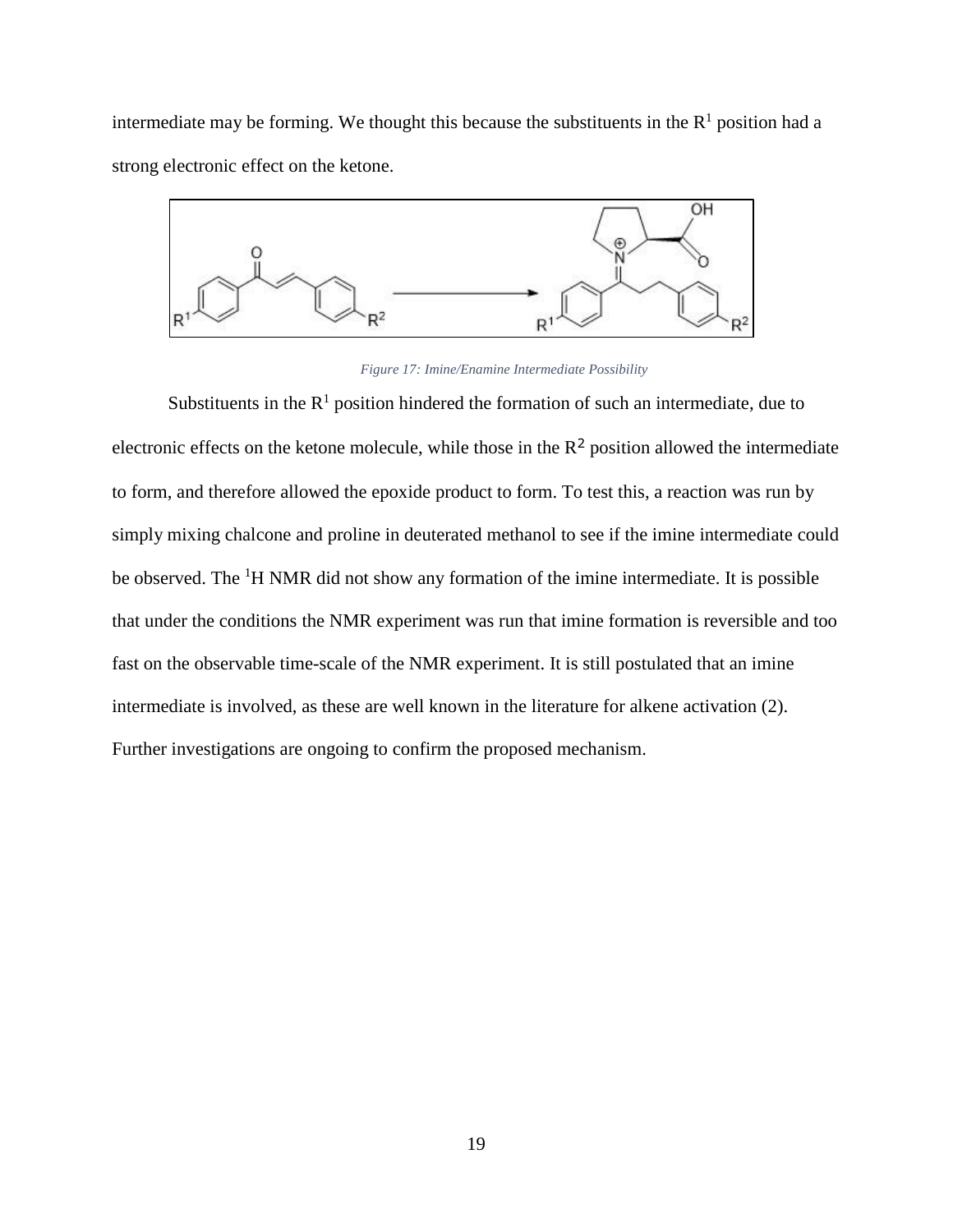### References

- 1. Rauwerdink, A.; Kazlauskas, R.J. How the Same Core Catalytic Machinery Catalyzes 17 Different Reactions: the Serine-Histidine-Aspartate Catalytic Triad of α,β-Hydrolase Fold Enzymes. *ACS Catalysis*. **2015**. *5*, 6153-6176.
- 2. Hong, L.; Sun, W.; Yang, D.; Li, G.; Wang, Rui. Additive Effects on Asymmetric Catalysis. *Chem. Rev.* **2016.** *116,* 4006-4123.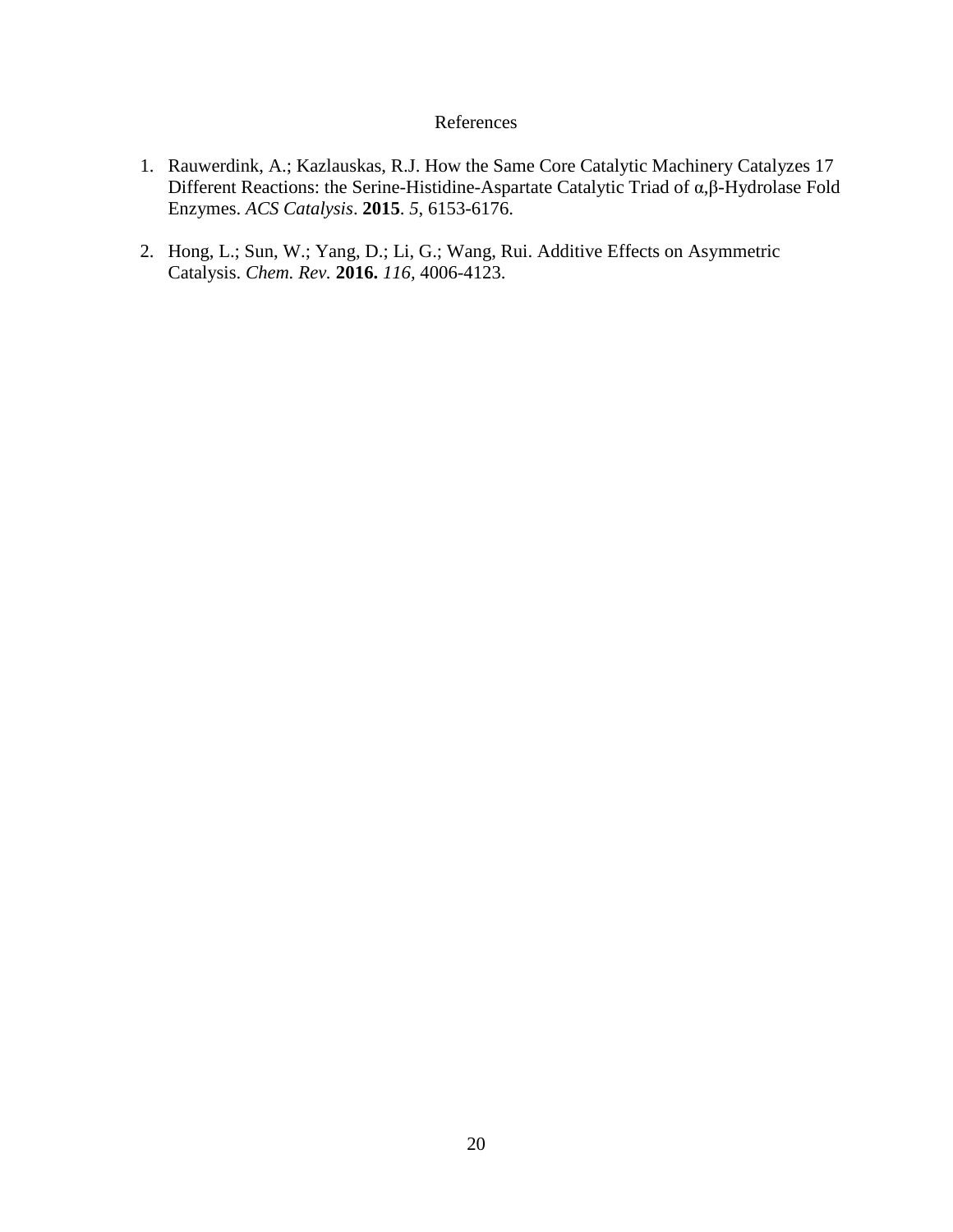#### EXPERIMENTAL



#### *Figure 18: Chalcone Formation*

To a 50 mL round bottom flask, substituted benzaldehyde (1.1 eq) and substituted acetophenone (1.0 eq) were added by micropipette, followed by ethanol (95%, 4 mL). A stir bar was added and stirring commenced. Sodium hydroxide solution (50%, 0.6 mL) was added via syringe to the flask. The resulting mixture was stirred 30 min., scraping interior flask walls after 15 min. if no solid formed. After stirring 30 min., ice water (15 mL) was added to the reaction flask. The solid product was broken up, and the reaction mixture filtered through a Büchner funnel. The product was washed with 3 x 5 mL portions cold water and dried in the Büchner funnel. The crude product was recrystallized from 95% ethanol and allowed to sit overnight to complete drying. The product was analyzed by <sup>1</sup>H NMR and melting point.

**Chalcone**. <sup>1</sup>H NMR δ (ppm) CDCl<sub>3</sub> 7.40-7.52 (m), 7.55 (d), 7.79 (d), 8.01 (d). mp 51-54 ̊C. Isolated Yield: 0.9 g, 44%.

**4-chlorochalcone**. . <sup>1</sup>H NMR δ (ppm) CDCl<sub>3</sub> 7.48 (d), 7.50-7.55 (m), 7.57 (d), 8.01 (d). mp 110-111 ̊C. Isolated Yield: 1.2 g, 62%.

**4-fluorochalcone.** <sup>1</sup>H NMR δ (ppm) CDCl<sub>3</sub>7.10 (t), 7.40-7.52 (m) 7.55 (d), 7.79 (d), 8.01 (d). mp 84-86 ̊C. Isolated Yield: 1.3 g, 67%.

**4-methylchalcone**. <sup>1</sup>H NMR δ (ppm) CDCl<sub>3</sub> 2.38 (s), 7.23 (q), 7.49-7.53 (m), 7.54(d), 8.01 (d). mp 94-96 °C. Isolated Yield: 1.7 g, 83%.

**4-methoxychalcone.** <sup>1</sup>H NMR δ (ppm) CDCl<sub>3</sub> 3.84 (s), 6.93 (d), 7.40-7.61 (m),, 7.76 (d), 8.00 (d). mp 72-74 °C. Isolated Yield: 1.4 g, 70%.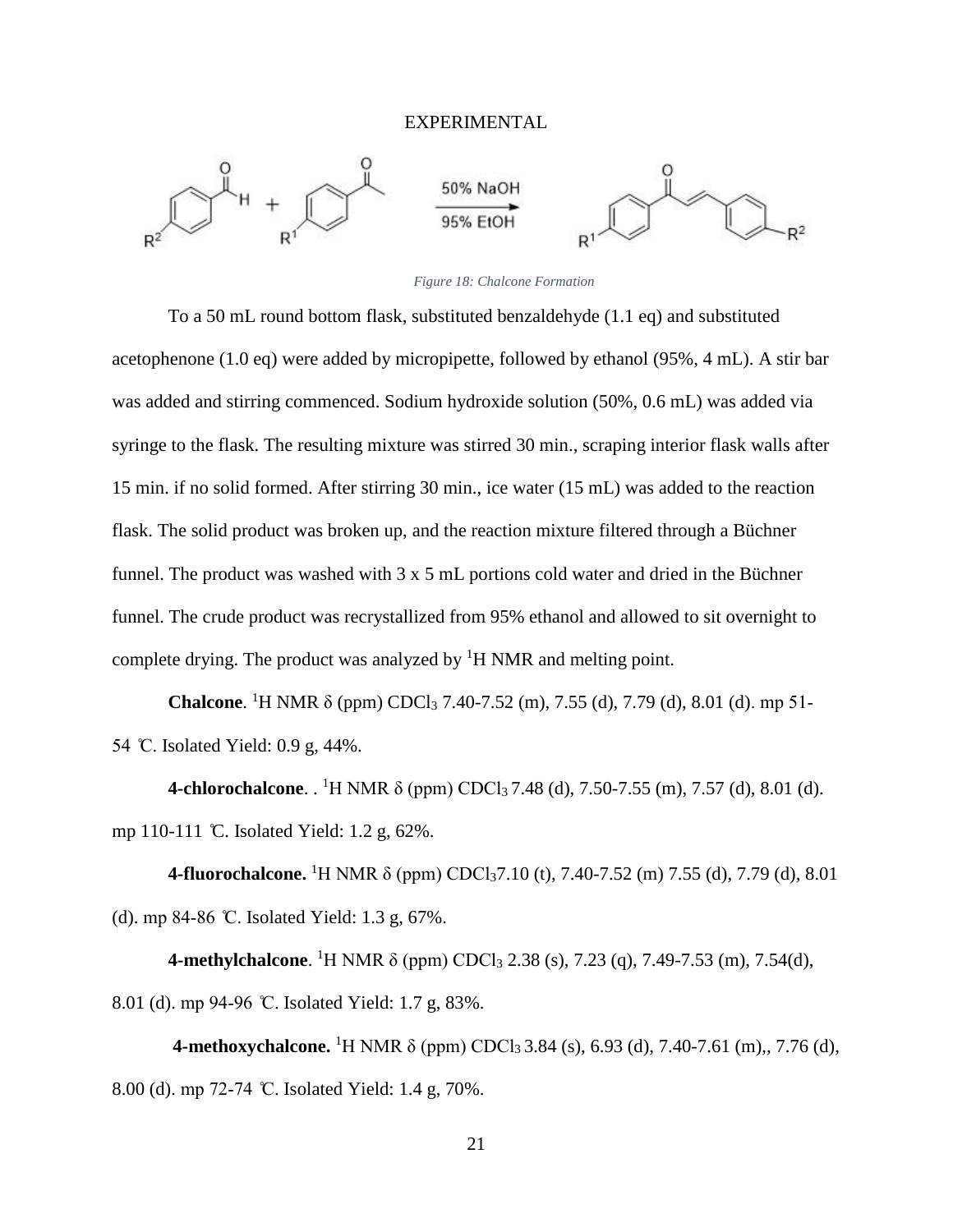**4′-fluorochalcone** <sup>1</sup>H NMR δ (ppm) CDCl3 7.16 (t), 7.40-7.51 (m), 7.64 (d), 7.79 (d), 8.04 (d). mp 76-79 ̊C. Isolated Yield: 1.6 g, 79%.

**4′-methoxychalcone**: <sup>1</sup>H NMR δ (ppm) CDCl3 3.88 (s), 6.96 (d), 7.39-7.41 (m), 7.56 (d), 7.60 (m), 7.77 (d), 8.04 (d). mp 114-116 ̊C. Isolated Yield: 1.7 g, 85%.

**4<sup>***'***</sup>-methylchalcone**. <sup>1</sup>H NMR δ (ppm) CDCl<sub>3</sub> 2.43 (s), 7.29 (d), 7.40-7.41 (d), 7.52 (d), 7.62-7.65 (m), 7.80 (d), 7.93 (d). Isolated Yield: 1.3 g, 64%.

**4′-(trifluoromethyl)-chalcone**. <sup>1</sup>H NMR δ (ppm) CDCl3 2.10 (s), 7.40-7.46 (m), 7.50

(d), 7.74-7.76 (m), 8.10 (d). Isolated Yield: 0.4 g, 20%.

**4′-chlorochalcone**. <sup>1</sup>H NMR δ (ppm) CDCl<sup>3</sup> 7.41-7.50 (m), 7.62-7.65 (m), 7.81 (d), 7.95-7.97 (d). Isolated Yield: 1.2 g, 62%.

**4-fluoro-4'-methylchalcone**. <sup>1</sup>H NMR δ (ppm) CDCl<sub>3</sub> 2.41 (s), 7.07-7.11 (t), 7.29 (d), 7.45 (d), 7.60-7.63 (m), 7.75 (d), 7.92 (d). Isolated Yield: 1.4 g, 72%.



*Figure 19: Formation of 3-(2-naphthalenyl)-1-phenyl-2-propen-1-one*

Formation of 3-(2-naphthalenyl)-1-phenyl-2-propen-1-one

To a 50 mL round bottom flask,  $1.3 \text{ g}$  (8.5 mol, 1.1 eq) of 2-naphthaldehyde (156.2) g/mol) was weighed and added. Then,  $0.9$  mL (7.7 mmol, 1.0 eq) of acetophenone (120.2 g/mol) was added by micropipette. Ethanol (95%, 4 mL) were then added to the flask. A stir bar was added, and stirring was started. Then, 0.6 mL of 50% sodium hydroxide solution was added by syringe into the flask. The reaction mixture was allowed to stir for 30 min., stirring after 15 min. if no solid is forming. After the reaction stirred for 30 min., 15 mL of ice water was added to the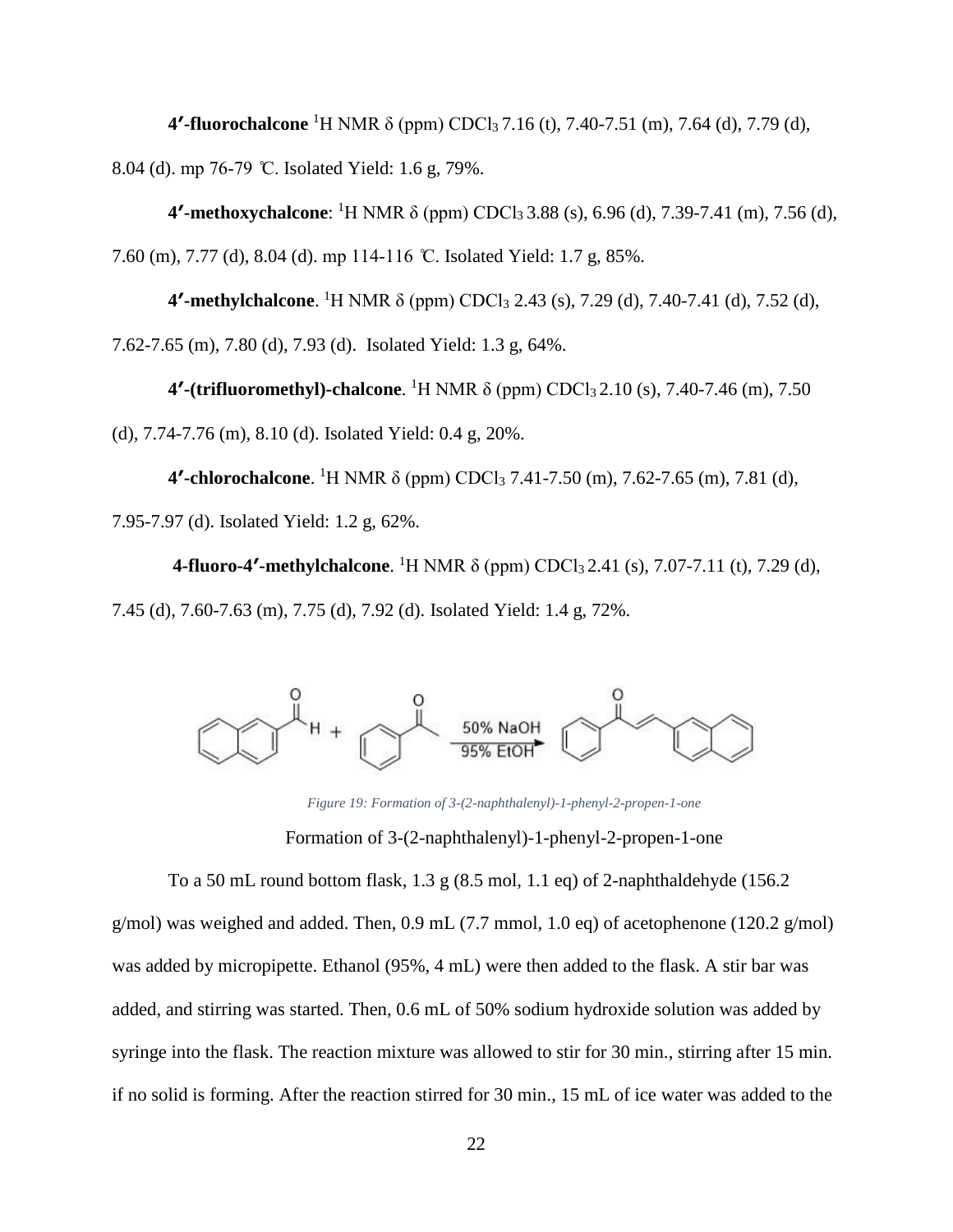reaction flask. The solid product was broken up, and the reaction mixture was filtered through a Büchner funnel. The product was washed with 3 x 5-mL portions of cold water and then dried in the Büchner funnel. Then, the crude product was recrystallized from 95% ethanol and allowed to sit overnight to complete drying. The product was analyzed by  ${}^{1}$ H NMR.

**3-(2-naphthalenyl)-1-phenyl-2-propen-1-one.** <sup>1</sup>H NMR δ (ppm) CDCl<sub>3</sub> 7.51-7.54 (m), 7.58 (d), 7.79-7.89 (m), 7.98 (d), 8.03-8.07 (t). Isolated Yield: 2.1 g, 104%.



*Figure 20: Formation of 3-(2-furanyl)-1-phenyl-2-propen-1-one*

Formation of 3-(2-furanyl)-1-phenyl-2-propen-1-one

To a 50 mL round bottom flask,  $0.9$  mL (11.0 mmol, 1.1 eq) of furfural (106.1 g/mol) and 1.2 mL (10.1 mmol, 1.0 eq) of acetophenone (120.2 g/mol) were added by micropipette. Ethanol (95%, 4 mL) were then added to the flask. A stir bar was added, and stirring was started. Then, 0.6 mL of 50% sodium hydroxide solution was added by syringe into the flask. The reaction mixture was allowed to stir for 30 min., stirring after 15 min. if no solid is forming. After the reaction stirred for 30min., 15 mL of ice water was added to the reaction flask. The solid product was broken up, and the reaction mixture was filtered through a Büchner funnel. The product was washed with 3 x 5-mL portions of cold water and then dried in the Büchner funnel. Then, the crude product was recrystallized from 95% ethanol and allowed to sit overnight to complete drying. The product was analyzed by  ${}^{1}$ H NMR.

**3-(2-furanyl)-1-phenyl-2-propen-1-one.** <sup>1</sup>H NMR δ (ppm) CDCl<sub>3</sub> 6.44 (s), 6.66 (s), 7.41-7.55 (m), 8.00 (d).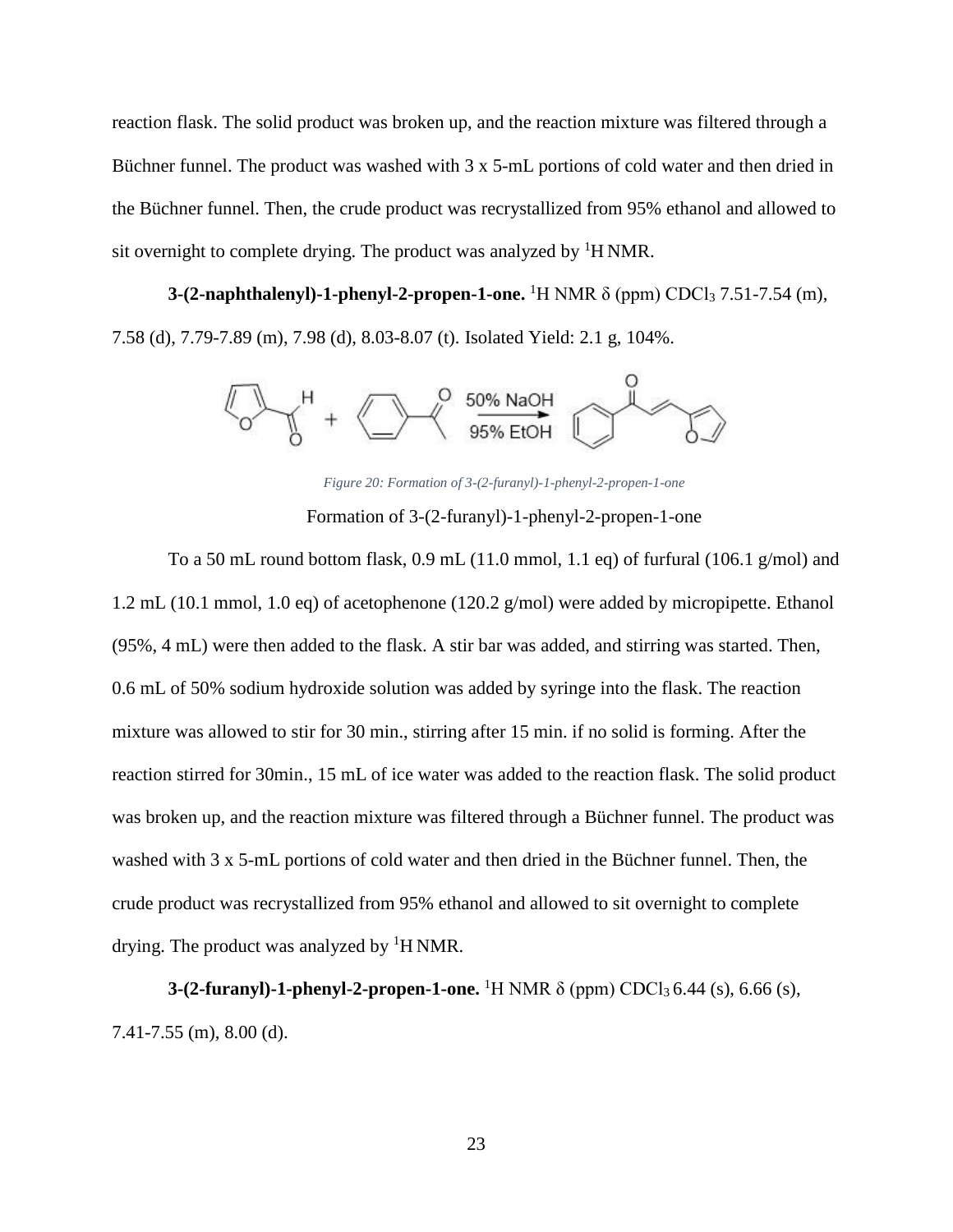

*Figure 21: Formation of 1,5-diphenyl-1,4-pentadien-3-one* Formation of 1,5-diphenyl-1,4-pentadien-3-one

To a 50 mL round bottom flask, 1.2 g (8.5 mmol, 1.0 eq) of 4-phenyl-3-buten-2-one (146.2 g/mol) was weighed and added. Then,  $1.0$  mL (9.4 mmol,  $1.1$  eq) of benzaldehyde (106.1 g/mol) was added by micropipette. Ethanol (95%, 4 mL) were then added to the flask. A stir bar was added, and stirring was started. Then, 0.6 mL of 50% sodium hydroxide solution was added by syringe into the flask. The reaction mixture was allowed to stir for 30 min., stirring after 15 min. if no solid is forming. After the reaction stirred for 30 min., 15 mL of ice water was added to the reaction flask. The solid product was broken up, and the reaction mixture was filtered through a Büchner funnel. The product was washed with 3 x 5-mL portions of cold water and then dried in the Büchner funnel. Then, the crude product was recrystallized from 95% ethanol and allowed to sit overnight to complete drying. The product was analyzed by  ${}^{1}$ H NMR.

**1,5-diphenyl-1,4-pentadien-3-one.** <sup>1</sup>H NMR δ (ppm) CDCl<sub>3</sub> 7.07 (d), 7.40-7.61 (m), 7.72 (d), 8.11 (d). Isolated Yield: 0.9 g, 43%.

#### Epoxidation of Chalcones





To a 100 mL round bottom flask, 0.5 eq. of catalyst was weighed and added. Then, 10 mLof solvent and 1 mL of oxidant was added. A stir bar was added and the round bottom flask was placed in an ice bath and stirred for 30 min. After 30 min., a syringe was used to remove all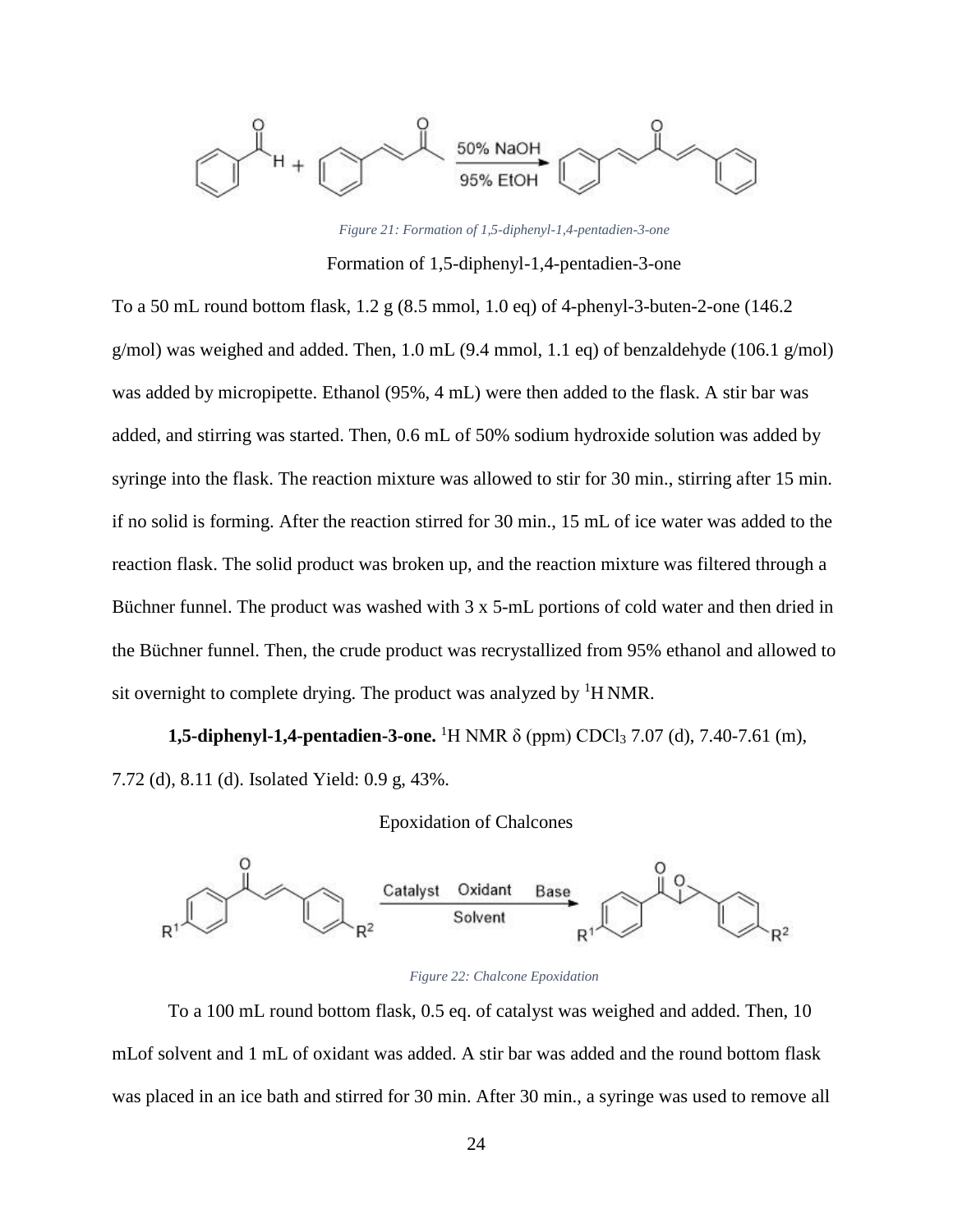the liquid from the round bottom flask. One equivalent of starting chalcone was weighed and added to the round bottom flask. Then, the liquid removed with the syringe was re-added to the flask. Three milliliters of base was then added to the flask. The reaction was stirred at room temperature overnight, for approximately 20 hrs. After that time, the product was extracted using 40 mL of diethyl ether, followed by washing with 40 mL of water. The resulting product was dried over magnesium sulfate and rotovaped to dryness. The product was purified by column chromatography, and analyzed by  ${}^{1}$ H NMR and  ${}^{13}$ C NMR.

**Phenyl-(3-phenyl-2-oxiranyl)-methanone**. <sup>1</sup>H NMR δ (ppm) CDCl<sub>3</sub>, 4.10(d, H-C(1)), 4.29 (d, H-C(1)), 7.25 (m, H-C(3)), 7.32 (t, H-C(2)), 7.52 (t, H-C(2)), 7.67 (t, H-C(1)), 8.03 (d, H-C(2)). <sup>13</sup>C NMR  $\delta$  (ppm) CDCl<sub>3</sub>, 59.4 (C(1)), 61.3(C(1)), 125.89 (C(2)), 128.46-129.15 (C(7)), 134.08 (C(1)), 135.09 (C(1)), 197.0(C(1)). Isolated Yield: 2.5%.

**[3-(4-fluorophenyl)-2-oxiranyl]-phenyl-methanone**. <sup>1</sup>H NMR δ (ppm) CDCl3, 4.08 (d, H-C(1)), 4.24 (d, H-C(1)), 7.19 (d, H-C(2)), 7.26(d, H-C(2)), 7.52 (t, H-C(2)), 7.67 (t, H-C(1)), 8.03 (d, H-C(2)). <sup>13</sup>C NMR  $\delta$  (ppm) CDCl<sub>3</sub>, 58.8 (C(1)), 60.5 (C(1)), 115.8 (C(2)), 125.6 (C(2)), 128.5-128.8 (C(4)), 131.1 (C(1)), 133.1 (C(1)), 134.2 (C(1)), 162.4 (C(1)), 197.0(C(1)). Isolated Yield: 6.7%,

**4-[3-(4-chlorophenyl)-2-oxiranyl]-phenyl-methanone**. <sup>1</sup>H NMR δ (ppm) CDCl<sub>3</sub>, 4.05 (d, H-C(1)), 4.24 (d, H-C(1)), 7.22 (d, H-C(2)), 7.38(d, H-C(2)), 7.52 (t, H-C(2)), 7.67 (t, H-C(1)), 8.03 (d, H-C(2)). <sup>13</sup>C NMR  $\delta$  (ppm) CDCl<sub>3</sub>, 76.8 (C(1)), 77.1 (C(1)), 125.0 (C(2), 128.5-130.0 (C(6)), 133.1-133.8 (C(3)), 134.2 (C(1)), 197.0(C(1)). Isolated Yield: 8.8%,

[**3-(4-methylphenyl)-2-oxiranyl]-phenyl-methanone**. <sup>1</sup>H NMR δ (ppm) CDCl<sub>3</sub>, 2.38 (t, H-C(1)), 4.10(d, H-C(1)), 4.29 (d, H-C(1)), 7.09 (d, H-C(2)), 7.23(d, H-C(2)), 7.52 (t, H-C(2)), 7.67 (t, H-C(1)), 8.03 (d, H-C(2)). <sup>13</sup>C NMR  $\delta$  (ppm) CDCl<sub>3</sub>, 21.3 (C(1)), 59.4 (C(1)), 61.1(C(1)),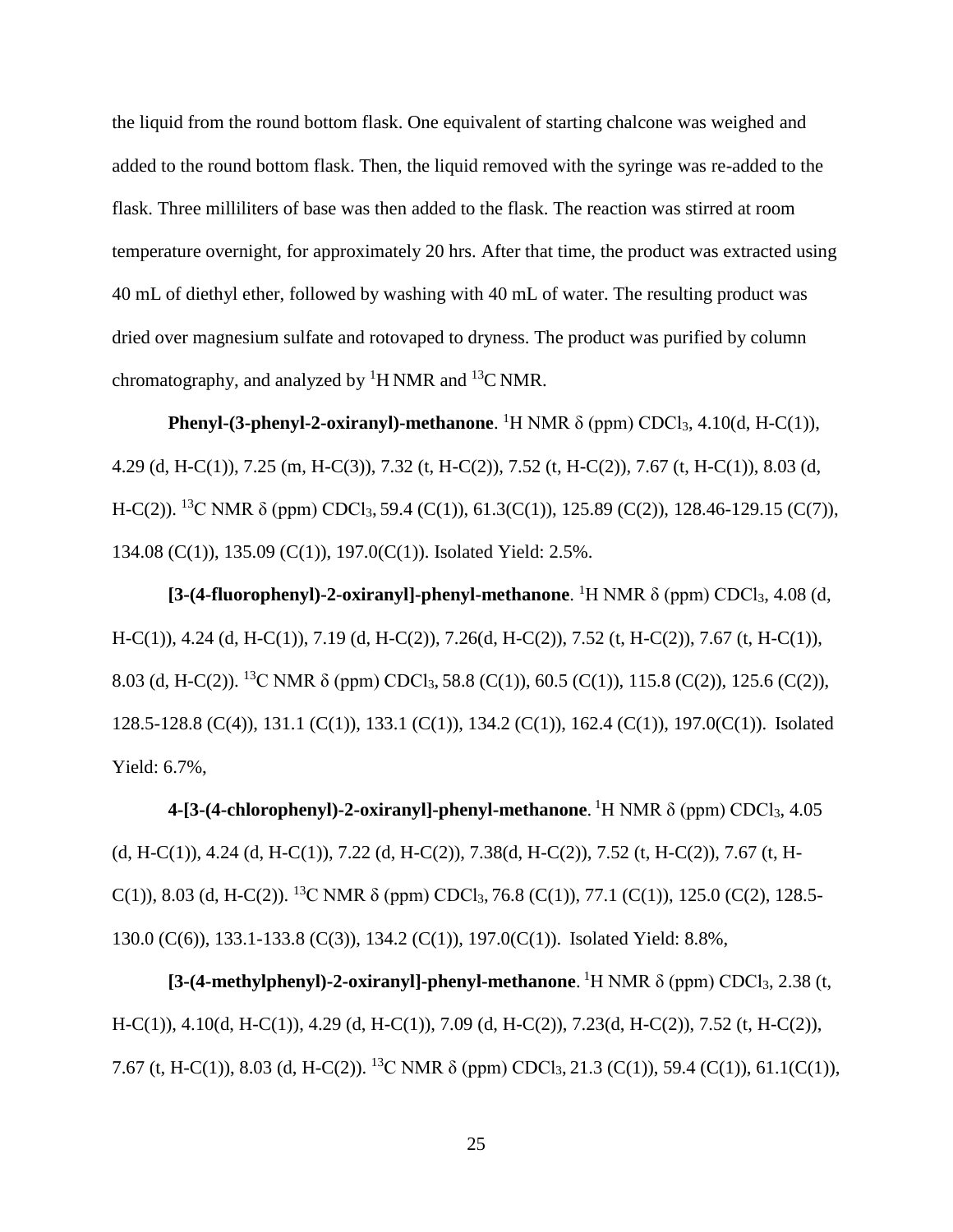124.0 (C(2)), 128.5-130.0 (C(6)), 132.3 (C(1)), 133.2 (C(1)), 134.5 (C(1)), 138.0 (C(1)), 197.0(C(1)). Isolated Yield: 2.1%.

#### **CONCLUSIONS**

Epoxides play important roles throughout the world and are found in nature, as well as in the chemical and pharmaceutical industries. In some processes, the epoxides are a final product, while other times they are used as intermediates. There are a variety of processes by which epoxides can be synthesized, as well as a variety of conditions via which ring opening of those epoxides can occur.

The purpose of my research has been to optimize the epoxidation reaction using simple, commercially available catalysts, such as amino acids, as well as environmentally friendly solvents. Once the epoxidation was optimized, my research focused on investigating electronic and structural effects of substituents on the reaction.

Due to limited substrate scope, our reactions used chalcone as a substrate. The optimized reaction conditions included proline as a catalyst, 30% hydrogen peroxide as an oxidant, water as a solvent, and 10% sodium hydroxide as a base, reacting the catalyst and oxidant in ice before running the reaction at room temperature for approximately twenty hours. Once the epoxidation reaction was optimized, various substituted chalcones were synthesized to study electronic and structural effects on the reaction.

We found that substituents on the  $R<sup>1</sup>$  side of the chalcone molecule have more of an electronic effect on the ketone of the chalcone than substituents on the  $\mathbb{R}^2$  side. These electronic effects hinder the formation of the intermediate, and therefore the final product. The molecules used to test structural effects also produced no epoxide, indicating their added bulk sterically

26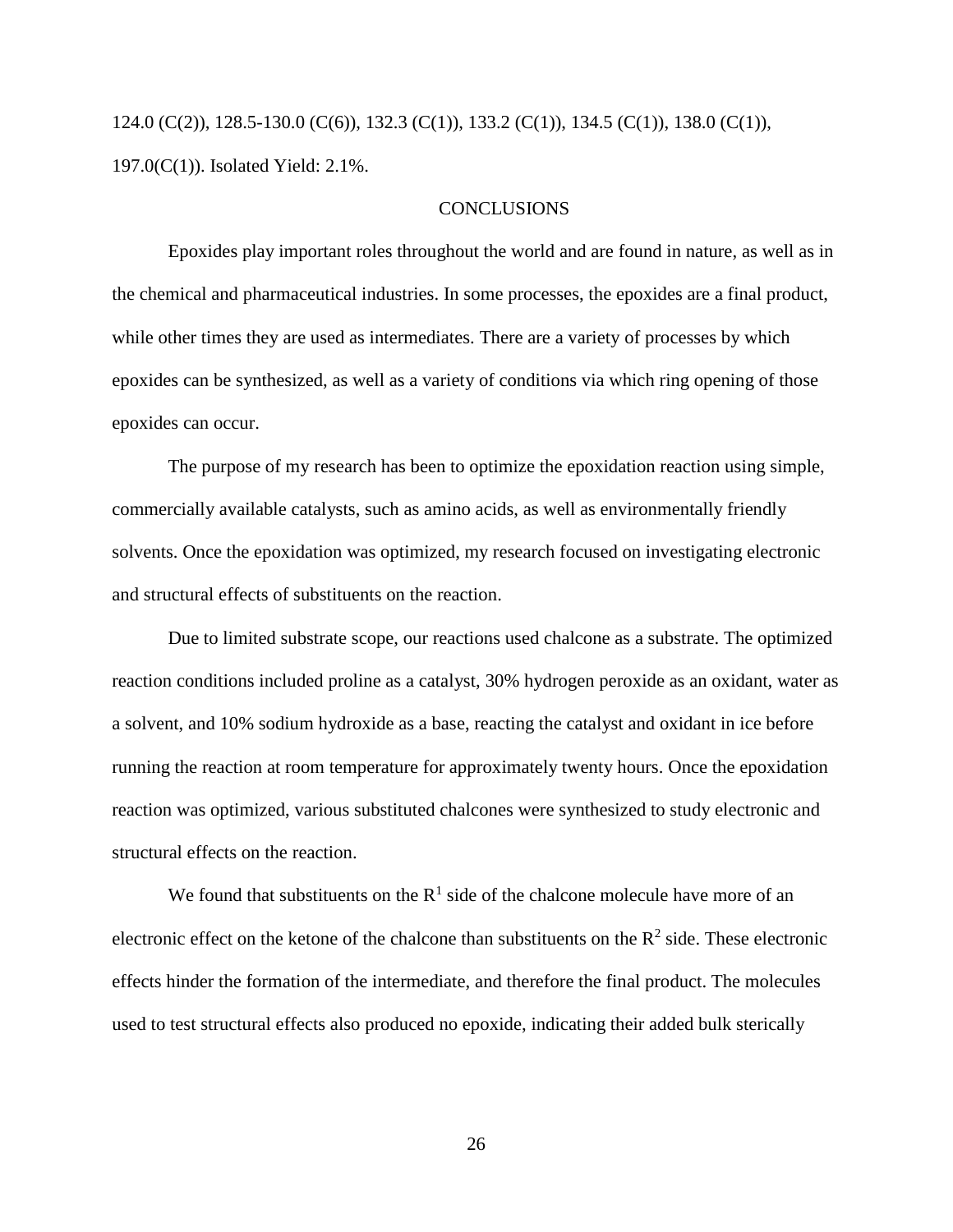hinders the formation of the product. While we know the reaction proceeds via an intermediate, it is currently unclear the actual mechanism by which this is occurring.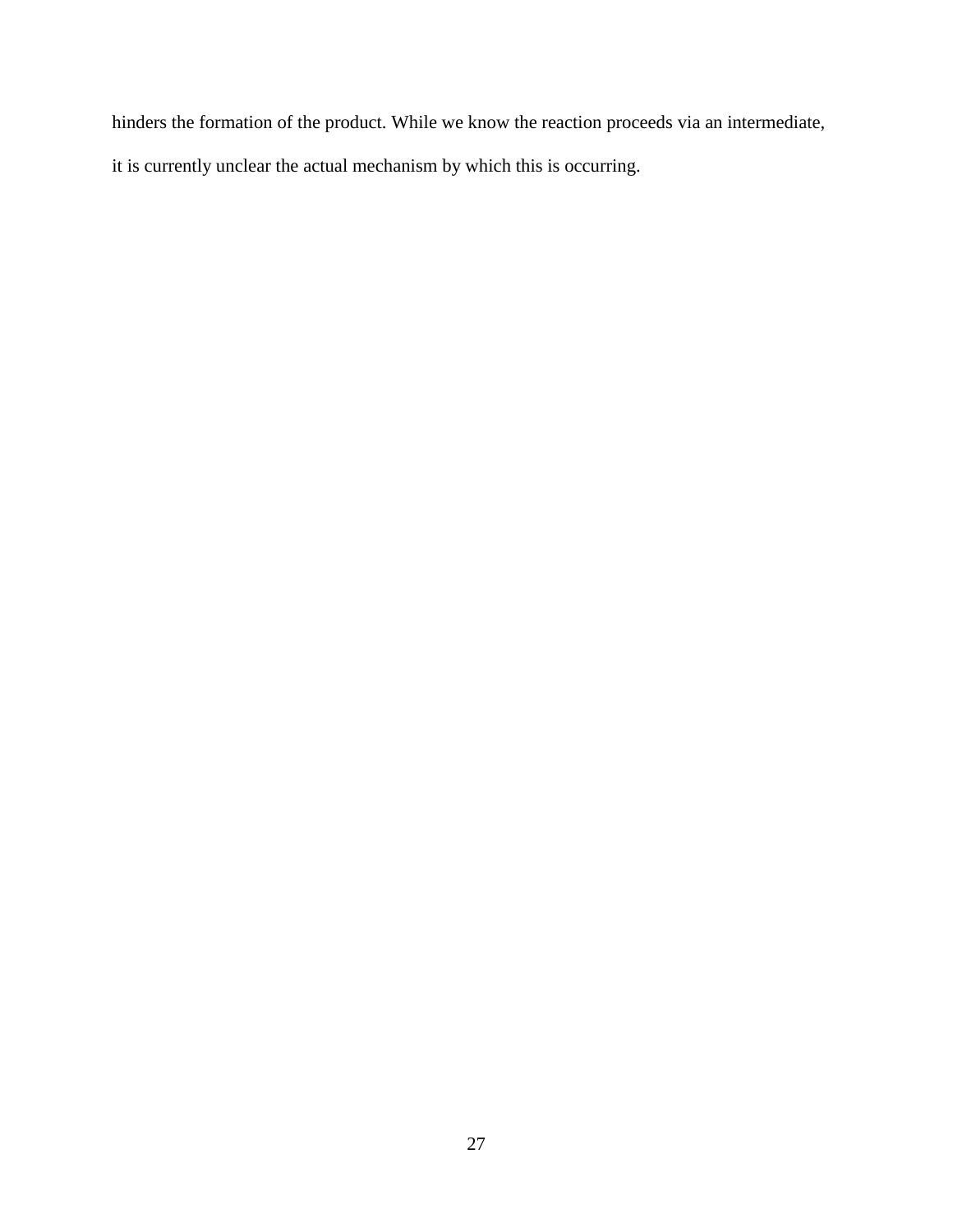### Appendix





Phenyl-(3-phenyl-2-oxiranyl)-methanone (Chalcone)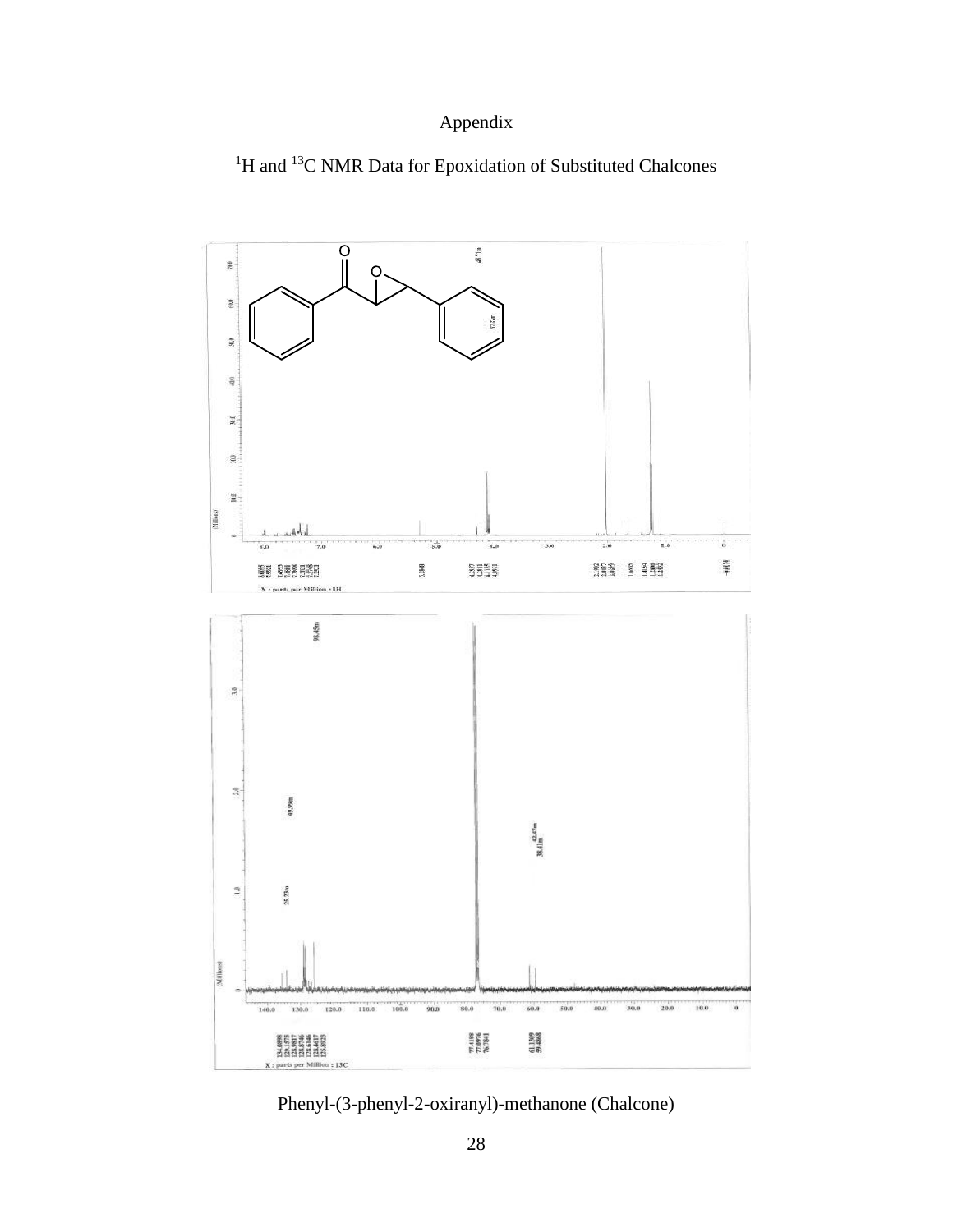

[3-(4-fluorophenyl)-2-oxiranyl]-phenyl-methanone (4-fluorochalcone)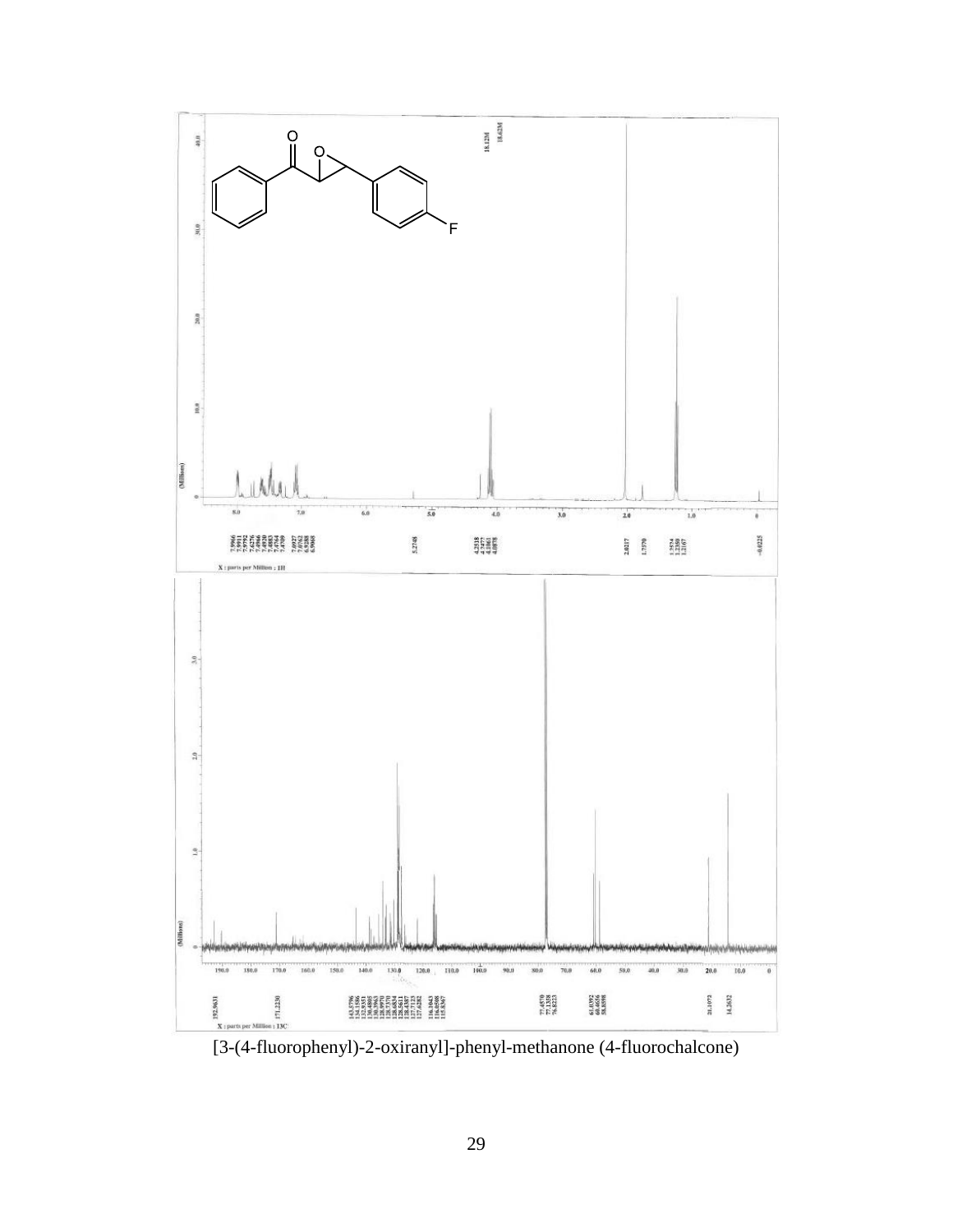

[3-(4-methylphenyl)-2-oxiranyl]-phenyl-methanone (4-methylchalcone)